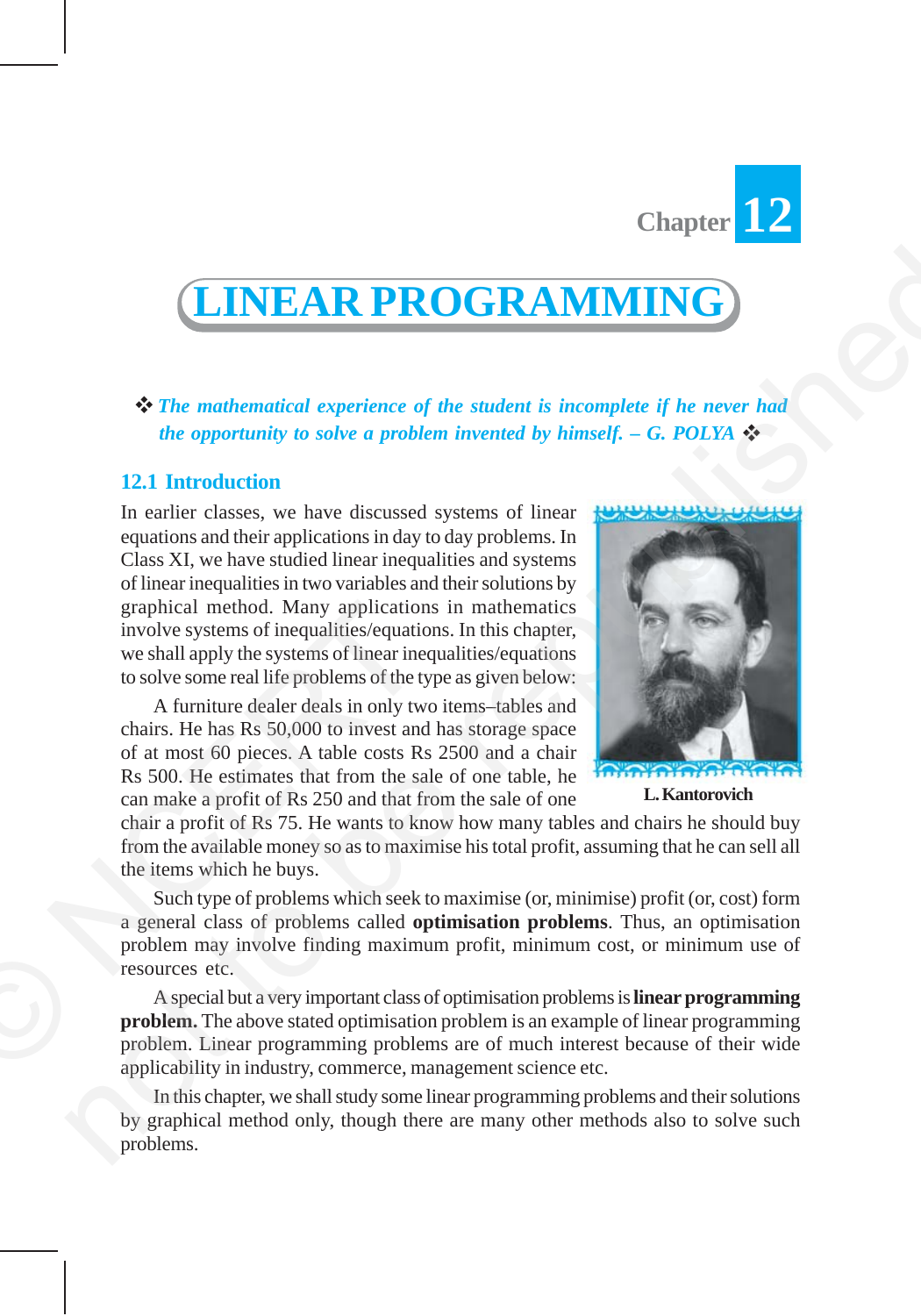## **12.2 Linear Programming Problem and its Mathematical Formulation**

We begin our discussion with the above example of furniture dealer which will further lead to a mathematical formulation of the problem in two variables. In this example, we observe

- (i) The dealer can invest his money in buying tables or chairs or combination thereof. Further he would earn different profits by following different investment strategies.
- (ii) There are certain **overriding conditions** or **constraints** viz., his investment is limited to a **maximum** of Rs 50,000 and so is his storage space which is for a maximum of 60 pieces.

Suppose he decides to buy tables only and no chairs, so he can buy  $50000 \div 2500$ , i.e., 20 tables. His profit in this case will be Rs  $(250 \times 20)$ , i.e., **Rs 5000.** 

Suppose he chooses to buy chairs only and no tables. With his capital of Rs 50,000, he can buy 50000 ÷ 500, i.e. 100 chairs. But he can store only 60 pieces. Therefore, he is forced to buy only 60 chairs which will give him a total profit of Rs ( $60 \times 75$ ), i.e., **Rs 4500**. We begin our discussion with the above example of furthure desire which will further<br>in the sample, we change the furthur discussion of the problem in two variables. In this cample, we<br>discusse that the would carn differe

There are many other possibilities, for instance, he may choose to buy 10 tables and 50 chairs, as he can store only 60 pieces. Total profit in this case would be Rs  $(10 \times 250 + 50 \times 75)$ , i.e., **Rs 6250** and so on.

We, thus, find that the dealer can invest his money in different ways and he would earn different profits by following different investment strategies.

Now the problem is : How should he invest his money in order to get maximum profit? To answer this question, let us try to formulate the problem mathematically.

## **12.2.1** *Mathematical formulation of the problem*

Let  $x$  be the number of tables and  $y$  be the number of chairs that the dealer buys. Obviously, *x* and *y* must be non-negative, i.e.,

0 ... (1) (Non-negative constraints) <sup>0</sup> ... (2) *x y*

The dealer is constrained by the maximum amount he can invest (Here it is Rs 50,000) and by the maximum number of items he can store (Here it is 60). Stated mathematically, **Rs 4500.**<br>There are many other possibilities<br>and 50 chairs, as he can store only<br>Rs  $(10 \times 250 + 50 \times 75)$ , i.e., **Rs 6250**<br>We, thus, find that the dealer can in<br>earn different profits by following diff<br>Now the problem is

 $2500x + 500y \le 50000$  (investment constraint)

or 
$$
5x + y \le 100
$$
 ... (3)

and  $x + y \le 60$  (storage constraint) ... (4)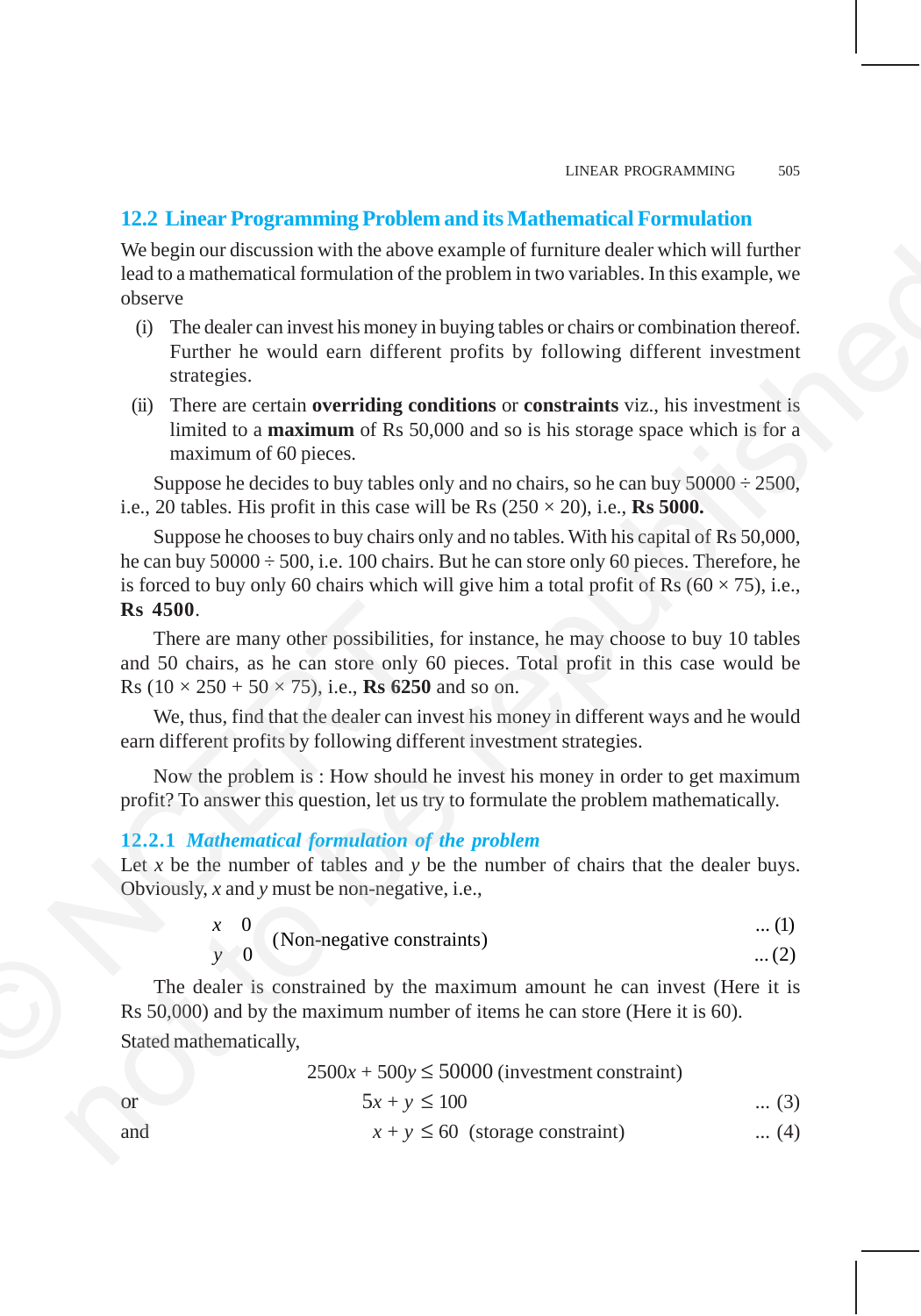The dealer wants to invest in such a way so as to maximise his profit, say, Z which stated as a function of *x* and *y* is given by

 $Z = 250x + 75y$  (called *objective function*) ... (5)

Mathematically, the given problems now reduces to:

Maximise  $Z = 250x + 75y$ 

subject to the constraints:

```
5x + y \le 100x + y ≤ 60
x \geq 0, y \geq 0
```
So, we have to maximise the linear function Z subject to certain conditions determined by a set of linear inequalities with variables as non-negative. There are also some other problems where we have to minimise a linear function subject to certain conditions determined by a set of linear inequalities with variables as non-negative. Such problems are called **Linear Programming Problems.**

Thus, a Linear Programming Problem is one that is concerned with finding the **optimal value** (maximum or minimum value) of a linear function (called **objective function**) of several variables (say *x* and *y*), subject to the conditions that the variables are **non-negative** and satisfy a set of linear inequalities (called **linear constraints).** The term **linear** implies that all the mathematical relations used in the problem are **linear relations** while the term programming refers to the method of determining a particular **programme** or plan of action. Thus, a Linear Programming Pro<br>
optimal value (maximum or minimum<br>
function) of several variables (say x are<br>
are non-negative and satisfy a set of<br>
The term linear implies that all the n<br>
linear relations while the term state as a rate-to-oriental and y as given to  $x = 1.50$ . (5)<br>  $Z = 2.50x + 75y$  (called objective function)<br>
Makiematical by the given problems now reduces to:<br>
Maxiemise  $Z = 250x + 75y$ <br>
subject to the constraints:<br>
Since

Before we proceed further, we now formally define some terms (which have been used above) which we shall be using in the linear programming problems:

**Objective function** Linear function  $Z = ax + by$ , where *a*, *b* are constants, which has to be maximised or minimized is called a linear **objective function.**

In the above example,  $Z = 250x + 75y$  is a linear objective function. Variables *x* and *y* are called **decision variables**.

**Constraints** The linear inequalities or equations or restrictions on the variables of a linear programming problem are called **constraints**. The conditions  $x \ge 0$ ,  $y \ge 0$  are called non-negative restrictions. In the above example, the set of inequalities (1) to (4) are **constraints**.

**Optimisation problem** A problem which seeks to maximise or minimise a linear function (say of two variables *x* and *y*) subject to certain constraints as determined by a set of linear inequalities is called an **optimisation problem**. Linear programming problems are special type of optimisation problems. The above problem of investing a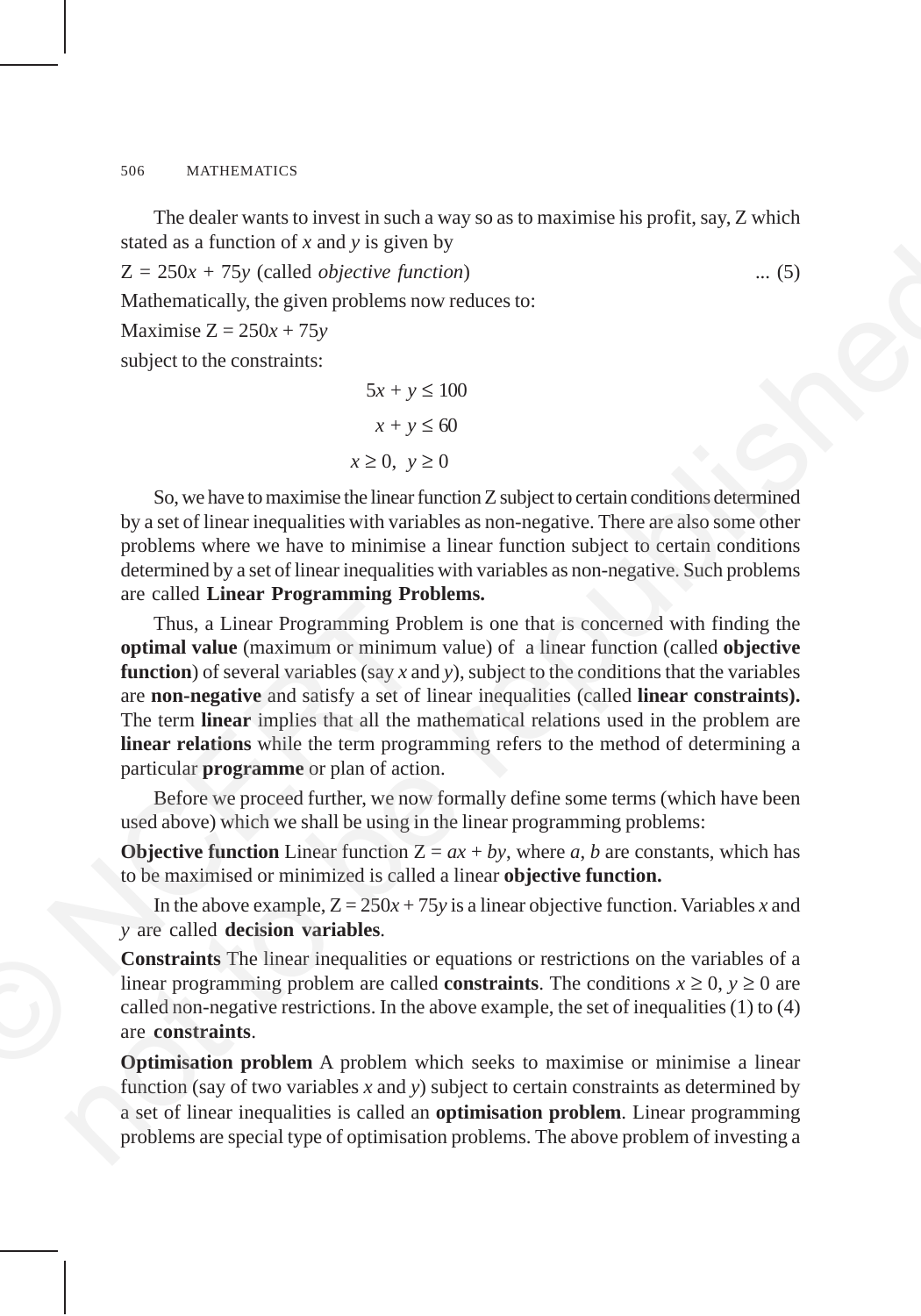given sum by the dealer in purchasing chairs and tables is an example of an optimisation problem as well as of a linear programming problem.

We will now discuss how to find solutions to a linear programming problem. In this chapter, we will be concerned only with the graphical method.

### **12.2.2** *Graphical method of solving linear programming problems*

In Class XI, we have learnt how to graph a system of linear inequalities involving two variables *x* and *y* and to find its solutions graphically. Let us refer to the problem of investment in tables and chairs discussed in Section 12.2. We will now solve this problem graphically. Let us graph the constraints stated as linear inequalities:

| $5x + y \le 100$ | $\ldots$ (1) |
|------------------|--------------|
| $x + y \leq 60$  | $\ldots$ (2) |
| $x \geq 0$       | $\ldots$ (3) |
| $y \geq 0$       | $(4)$        |

The graph of this system (shaded region) consists of the points common to all half planes determined by the inequalities (1) to (4) (Fig 12.1). Each point in this region represents a **feasible choice** open to the dealer for investing in tables and chairs. The region, therefore, is called the **feasible region** for the problem. Every point of this region is called a **feasible solution** to the problem. Thus, we have,

**Feasible region** The common region determined by all the constraints including non-negative constraints  $x, y \ge 0$  of a linear programming problem is called the **feasible region** (or solution region) for the problem. In Fig 12.1, the region OABC (shaded) is the feasible region for the problem. The region other than feasible region is called an **infeasible region**.

**Feasible solutions** Points within and on the boundary of the feasible region represent feasible solutions of the constraints. In Fig 12.1, every point within and on the boundary of the feasible region OABC represents feasible solution to the problem. For example, the point (10, 50) is a feasible solution of the problem and so are the points (0, 60), (20, 0) etc. planes determined by the inequalities<br>represents a **feasible choice** open to the region, therefore, is called the **feasible**<br>region is called a **feasible solution** to<br>**Feasible region** The common region<br>non-negative const

Any point outside the feasible region is called an **infeasible solution.** For example, the point (25, 40) is an infeasible solution of the problem.<br>**Fig 12.1** the problem.<br>**Fig 12.1** 

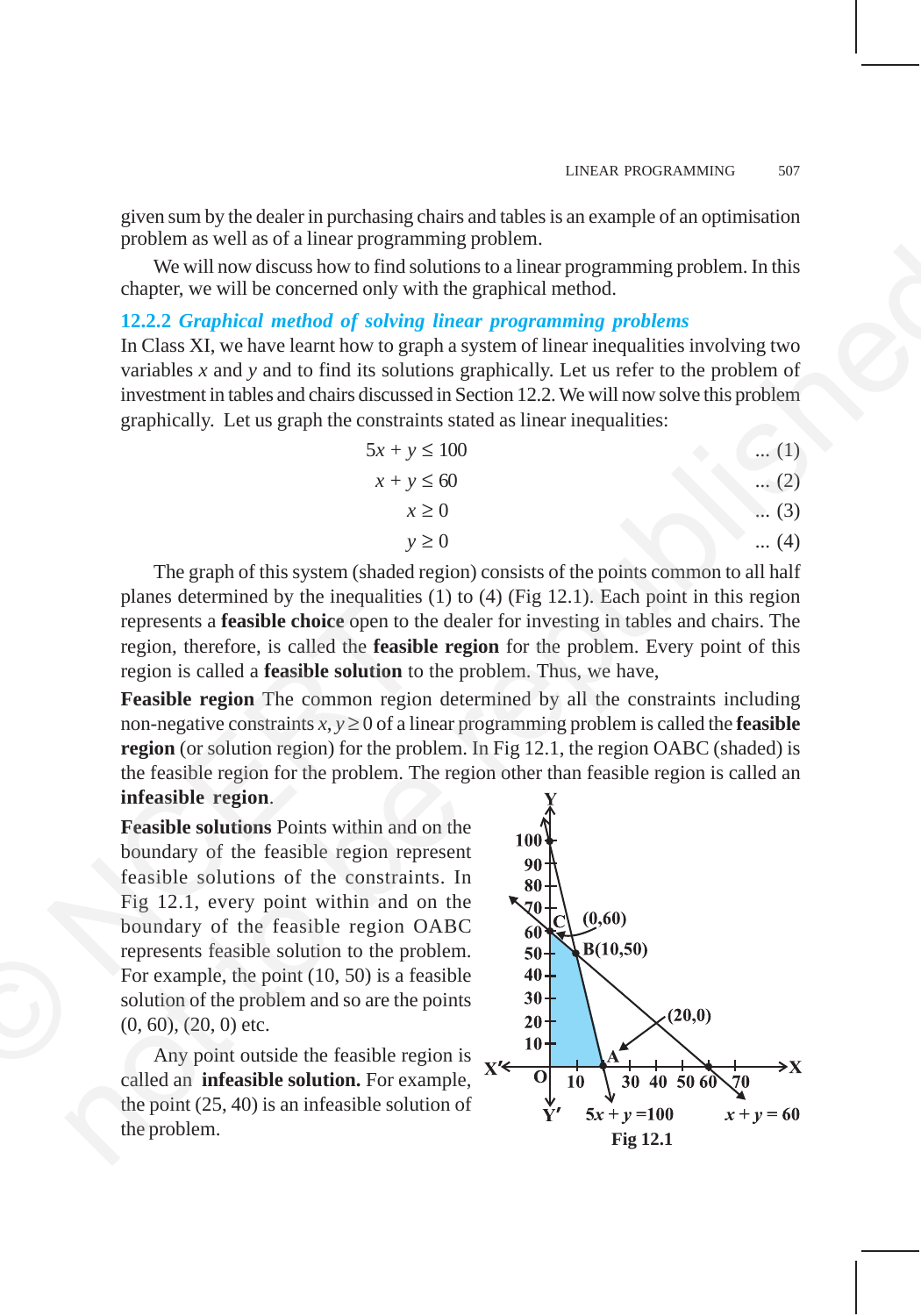**Optimal (feasible) solution**: Any point in the feasible region that gives the optimal value (maximum or minimum) of the objective function is called an **optimal solution.**

Now, we see that every point in the feasible region OABC satisfies all the constraints as given in (1) to (4), and since there are **infinitely many points**, it is not evident how we should go about finding a point that gives a maximum value of the objective function  $Z = 250x + 75y$ . To handle this situation, we use the following theorems which are fundamental in solving linear programming problems. The proofs of these theorems are beyond the scope of the book. Whow, we see that every point in the Considered unitsomption and in optimal solution.<br>
How, we see that every point in the Consider region OARC suits fix and when the reason (1) to (4), and since then are infinitely many

**Theorem 1** Let R be the feasible region (convex polygon) for a linear programming problem and let  $Z = ax + by$  be the objective function. When Z has an optimal value (maximum or minimum), where the variables *x* and *y* are subject to constraints described by linear inequalities, this optimal value must occur at a corner point\* (vertex) of the feasible region.

**Theorem 2** Let R be the feasible region for a linear programming problem, and let  $Z = ax + by$  be the objective function. If R is **bounded**\*\*, then the objective function Z has both a **maximum** and a **minimum** value on R and each of these occurs at a corner point (vertex) of R.

*Remark* If R is **unbounded**, then a maximum or a minimum value of the objective function may not exist. However, if it exists, it must occur at a corner point of R. (By Theorem 1).

In the above example, the corner points (vertices) of the bounded (feasible) region are: O, A, B and C and it is easy to find their coordinates as (0, 0), (20, 0), (10, 50) and (0, 60) respectively. Let us now compute the values of Z at these points.

| We have |
|---------|
|         |

|         | corner point (vertex) of R.              | $\mathcal{L} = ax + by$ be the objective function. If K is <b>bounded</b> **, then the objective<br>Z has both a maximum and a minimum value on R and each of these occ                                                                                                                                                                                                                                                               |         |
|---------|------------------------------------------|---------------------------------------------------------------------------------------------------------------------------------------------------------------------------------------------------------------------------------------------------------------------------------------------------------------------------------------------------------------------------------------------------------------------------------------|---------|
| We have | (By Theorem 1).                          | <b>Remark</b> If R is <b>unbounded</b> , then a maximum or a minimum value of the or<br>function may not exist. However, if it exists, it must occur at a corner poi<br>In the above example, the corner points (vertices) of the bounded (feasible<br>are: O, A, B and C and it is easy to find their coordinates as $(0, 0)$ , $(20, 0)$ , $(10, 0)$<br>$(0, 60)$ respectively. Let us now compute the values of Z at these points. |         |
|         | Vertex of the<br><b>Feasible Region</b>  | Corresponding value<br>of $Z$ (in Rs)                                                                                                                                                                                                                                                                                                                                                                                                 |         |
|         | O(0,0)<br>C(0,60)<br>B(10,50)<br>A(20,0) | 4500<br>6250<br>5000                                                                                                                                                                                                                                                                                                                                                                                                                  | Maximum |
|         |                                          | ra e e miliono de la provincia de la final da concelho de la c                                                                                                                                                                                                                                                                                                                                                                        |         |

A corner point of a feasible region is a point in the region which is the intersection of two boundary lines.

A feasible region of a system of linear inequalities is said to be bounded if it can be enclosed within a circle. Otherwise, it is called unbounded. Unbounded means that the feasible region does extend indefinitely in any direction.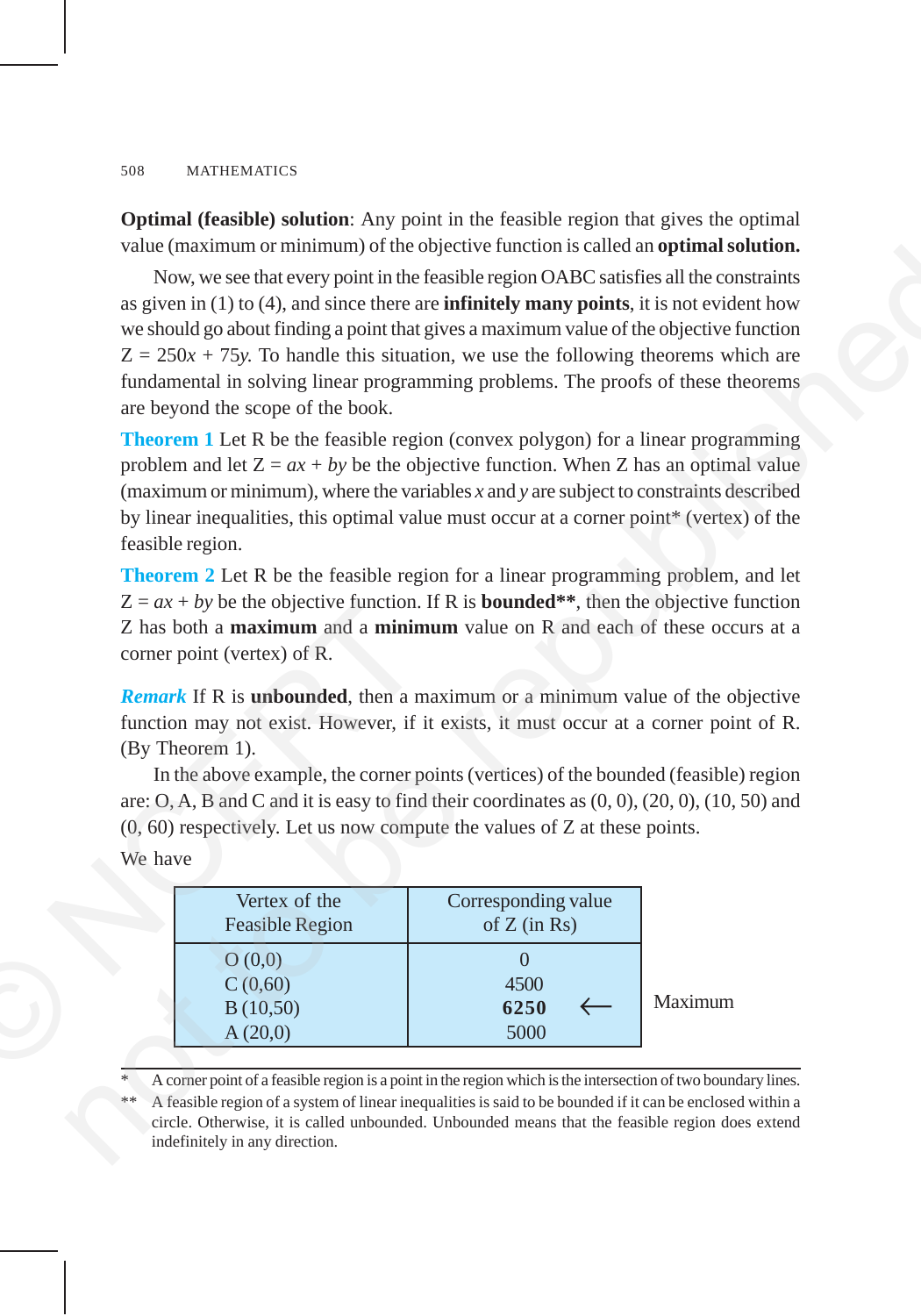We observe that the maximum profit to the dealer results from the investment strategy (10, 50), i.e. buying 10 tables and 50 chairs.

This method of solving linear programming problem is referred as **Corner Point Method**. The method comprises of the following steps:

- 1. Find the feasible region of the linear programming problem and determine its corner points (vertices) either by inspection or by solving the two equations of the lines intersecting at that point. stracy (UU, 300). Le. only as D to be said 20 contains problem is referred as **Corner Point**<br>
This method of solving linear programming problem is referred as **Corner Point**<br>
Method. The method comprises of the funkar pro
	- 2. Evaluate the objective function  $Z = ax + by$  at each corner point. Let M and *m*, respectively denote the largest and smallest values of these points.
	- 3. (i) When the feasible region is **bounded**, M and *m* are the maximum and minimum values of Z.
		- (ii) In case, the feasible region is **unbounded**, we have:
	- 4. (a) M is the maximum value of Z, if the open half plane determined by  $ax + by$  > M has no point in common with the feasible region. Otherwise, Z has no maximum value.
		- (b) Similarly, *m* is the minimum value of Z, if the open half plane determined by  $ax + by < m$  has no point in common with the feasible region. Otherwise, Z has no minimum value.

We will now illustrate these steps of Corner Point Method by considering some examples:

**Example 1** Solve the following linear programming problem graphically:

| Maximise $Z = 4x + y$       | $\dots(1)$ |
|-----------------------------|------------|
| subject to the constraints: |            |

 $x + y \le 50$  ... (2)

$$
3x + y \leq 90 \qquad \qquad \dots (3)
$$

$$
x \ge 0, y \ge 0 \tag{4}
$$

**Solution** The shaded region in Fig 12.2 is the feasible region determined by the system of constraints (2) to (4). We observe that the feasible region OABC is **bounded.** So, we now use Corner Point Method to determine the maximum value of Z.  $ax + by > M$  has no point in<br>has no maximum value.<br>(b) Similarly, *m* is the minimum<br> $ax + by < m$  has no point in<br>has no minimum value.<br>We will now illustrate these steps<br>examples:<br>**Example 1** Solve the following linear p<br>Maximise

> The coordinates of the corner points  $O, A, B$  and  $C$  are  $(0, 0), (30, 0), (20, 30)$  and (0, 50) respectively. Now we evaluate Z at each corner point.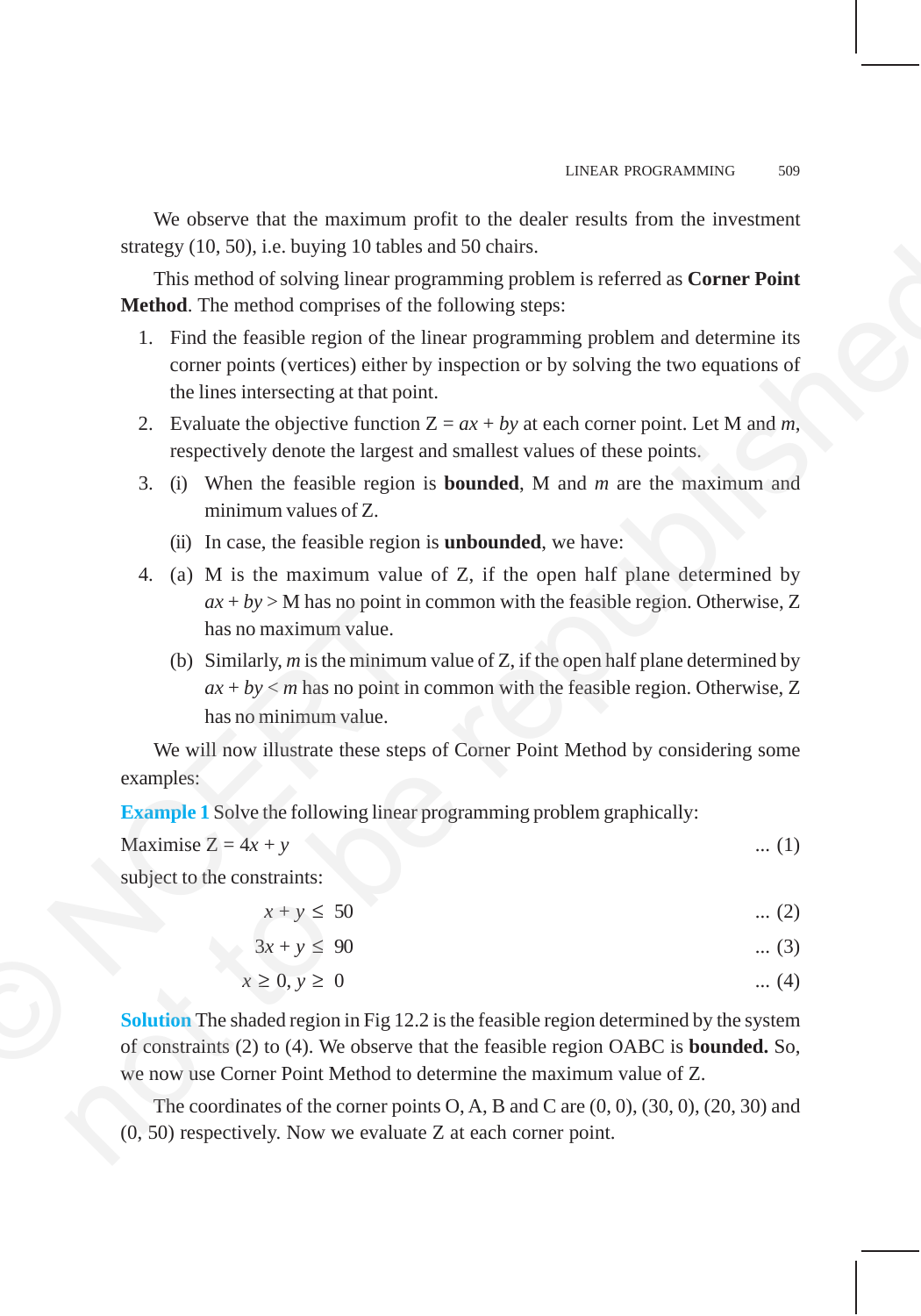

Corner Point | Corresponding value of Z  $(0, 0)$  0  $(30, 0)$  **120** ← Maximum<br>(20, 30) **110**  $(0, 50)$  50

**Fig 12.2**

Hence, maximum value of Z is 120 at the point (30, 0).

| <b>Example 2</b> Solve the following linear programming problem graphically: |                              |
|------------------------------------------------------------------------------|------------------------------|
| Minimise $Z = 200 x + 500 y$                                                 | $\dots(1)$                   |
| subject to the constraints:                                                  |                              |
| $x+2y \ge 10$                                                                | (2)<br>$\dddot{\phantom{0}}$ |

$$
3x + 4y \le 24 \tag{3}
$$

$$
x \ge 0, y \ge 0 \tag{4}
$$

**Solution** The shaded region in Fig 12.3 is the feasible region ABC determined by the system of constraints (2) to (4), which is **bounded**. The coordinates of corner points



**Fig 12.3**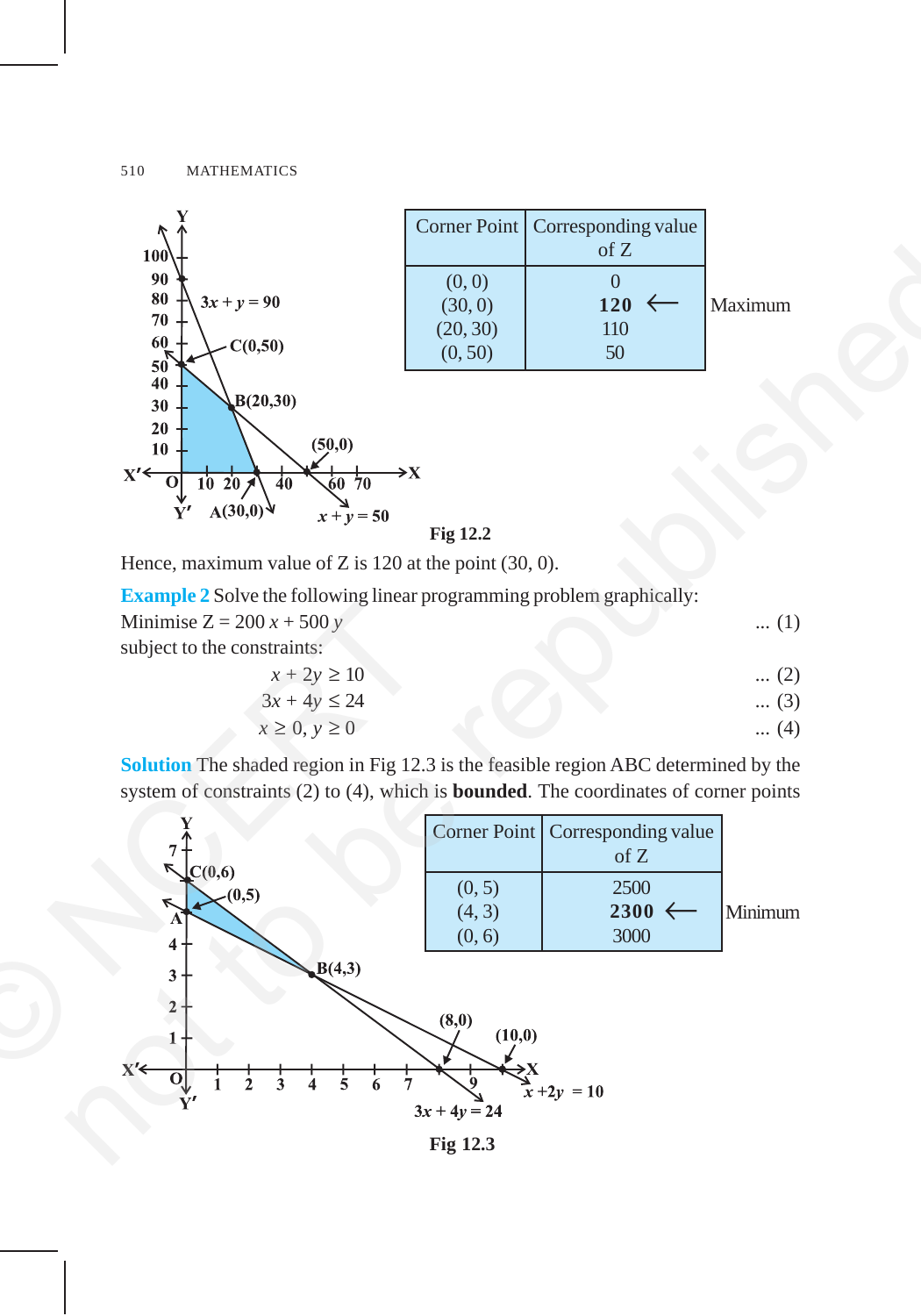A, B and C are  $(0,5)$ ,  $(4,3)$  and  $(0,6)$  respectively. Now we evaluate  $Z = 200x + 500y$ at these points.

Hence, minimum value of Z is  $2300$  attained at the point  $(4, 3)$ 

**Example 3** Solve the following problem graphically:

| Minimise and Maximise $Z = 3x + 9y$         |                      | $\dots(1)$  |
|---------------------------------------------|----------------------|-------------|
| subject to the constraints: $x + 3y \le 60$ |                      | $\dots (2)$ |
|                                             | $x + y \ge 10$       | $(3)$       |
|                                             | $x \leq y$           | $\dots(4)$  |
|                                             | $x \geq 0, y \geq 0$ | $\dots(5)$  |

**Solution** First of all, let us graph the feasible region of the system of linear inequalities (2) to (5). The feasible region ABCD is shown in the Fig 12.4. Note that the region is bounded. The coordinates of the corner points A, B, C and D are  $(0, 10)$ ,  $(5, 5)$ ,  $(15, 15)$ and (0, 20) respectively.





We now find the minimum and maximum value of Z. From the table, we find that the minimum value of Z is 60 at the point B  $(5, 5)$  of the feasible region.

The maximum value of Z on the feasible region occurs at the two corner points C (15, 15) and D (0, 20) and it is 180 in each case.

*Remark* Observe that in the above example, the problem has multiple optimal solutions at the corner points C and D, i.e. the both points produce same maximum value 180. In such cases, you can see that every point on the line segment CD joining the two corner points C and D also give the same maximum value. Same is also true in the case if the two points produce same minimum value.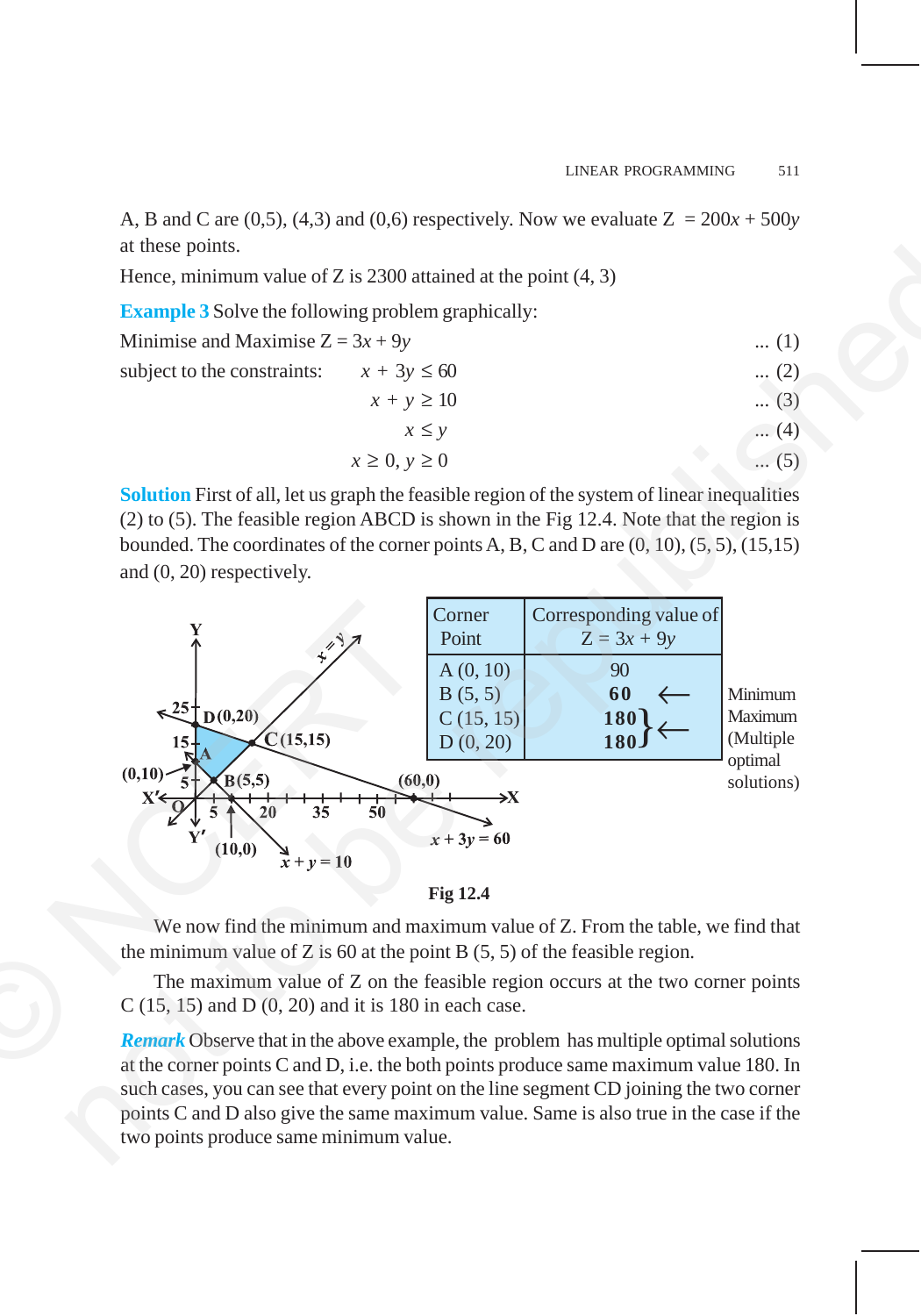**Example 4** Determine graphically the minimum value of the objective function

$$
Z = -50x + 20y \tag{1}
$$

subject to the constraints:

$$
2x - y \ge -5 \qquad \qquad \dots (2)
$$

$$
3x + y \ge 3 \qquad \dots (3)
$$

$$
2x - 3y \le 12 \tag{4}
$$

$$
x \ge 0, y \ge 0 \tag{5}
$$

**Solution** First of all, let us graph the feasible region of the system of inequalities (2) to (5). The feasible region (shaded) is shown in the Fig 12.5. Observe that the feasible region is **unbounded**.

We now evaluate Z at the corner points.



**Fig 12.5**

From this table, we find that  $-300$  is the smallest value of Z at the corner point  $(6, 0)$ . Can we say that minimum value of Z is  $-300$ ? Note that if the region would have been bounded, this smallest value of Z is the minimum value of Z (Theorem 2). But here we see that the feasible region is unbounded. Therefore, – 300 may or may not be the minimum value of Z. To decide this issue, we graph the inequality

$$
-50x + 20y < -300
$$
 (see Step 3(ii) of corner Point Method.)

i.e.,  $-5x + 2y < -30$ 

and check whether the resulting open half plane has points in common with feasible region or not. If it has common points, then –300 will not be the minimum value of *Z*. Otherwise, –300 will be the minimum value of Z.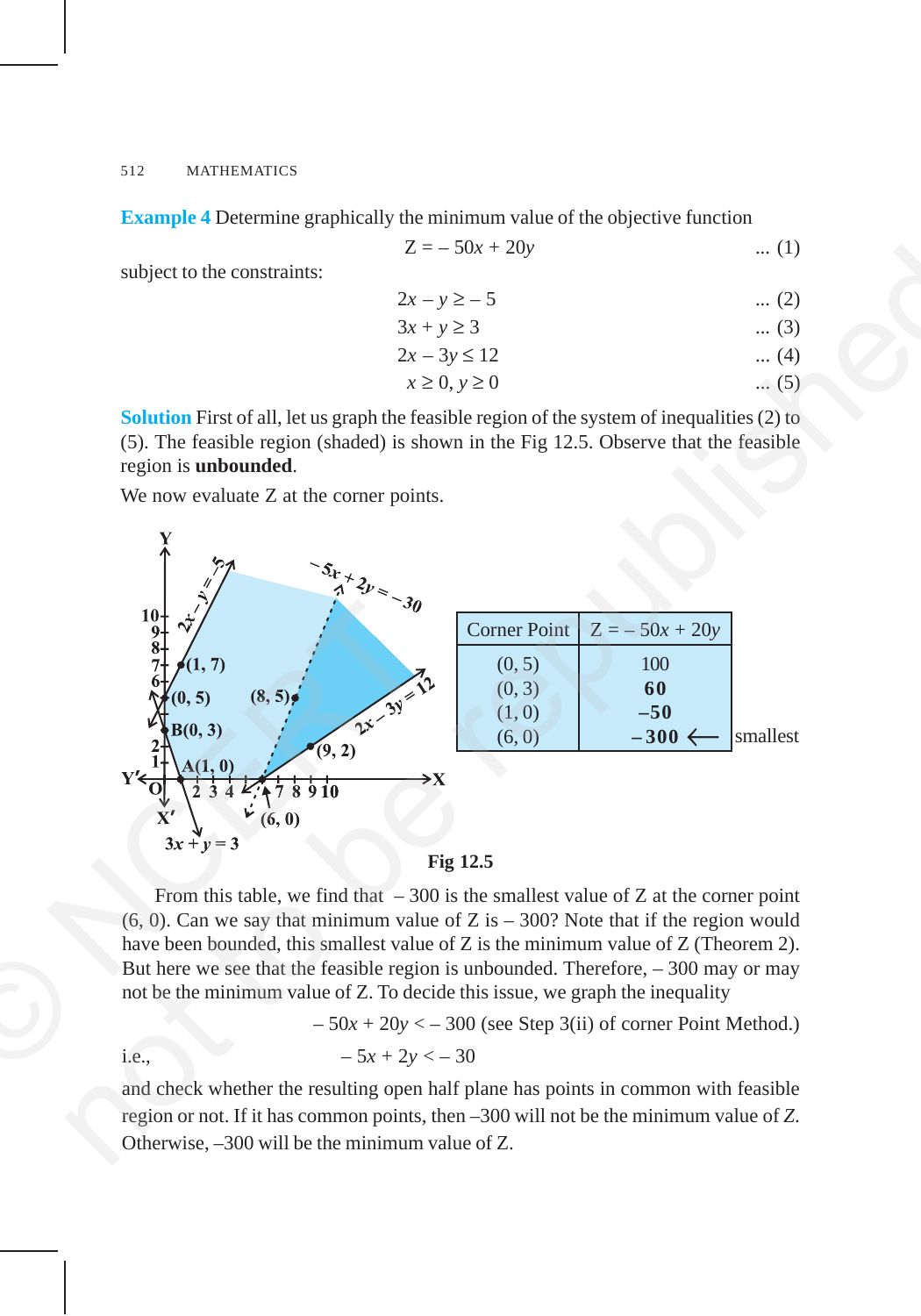As shown in the Fig 12.5, it has common points. Therefore,  $Z = -50 x + 20 y$ has no minimum value subject to the given constraints.

In the above example, can you say whether  $z = -50x + 20y$  has the maximum value 100 at  $(0,5)$ ? For this, check whether the graph of  $-50x + 20y > 100$  has points in common with the feasible region. (Why?)

**Example 5** Minimise  $Z = 3x + 2y$ 

subject to the constraints:

$$
x + y \ge 8 \qquad \dots (1)
$$
  
\n
$$
3x + 5y \le 15 \qquad \dots (2)
$$
  
\n
$$
x \ge 0, y \ge 0 \qquad \dots (3)
$$

**Solution** Let us graph the inequalities (1) to (3) (Fig 12.6). Is there any feasible region? Why is so?

From Fig 12.6, you can see that there is no point satisfying all the constraints simultaneously. Thus, the problem is having no feasible region and hence no feasible solution. there is no point satisfying all the<br>constraints simultaneously. Thus, the<br>problem is having no feasible region and<br>hence no feasible solution.<br>**Remarks** From the examples which we<br>have discussed so far, we notice some<br>gen

*Remarks* From the examples which we have discussed so far, we notice some general features of linear programming problems:

- (i) The feasible region is always a convex region.
	-



(ii) The maximum (or minimum)

solution of the objective function occurs at the vertex (corner) of the feasible region. If two corner points produce the same maximum (or minimum) value of the objective function, then every point on the line segment joining these points will also give the same maximum (or minimum) value.

## **EXERCISE 12.1**

Solve the following Linear Programming Problems graphically:

**1.** Maximise  $Z = 3x + 4y$ 

subject to the constraints :  $x + y \le 4$ ,  $x \ge 0$ ,  $y \ge 0$ .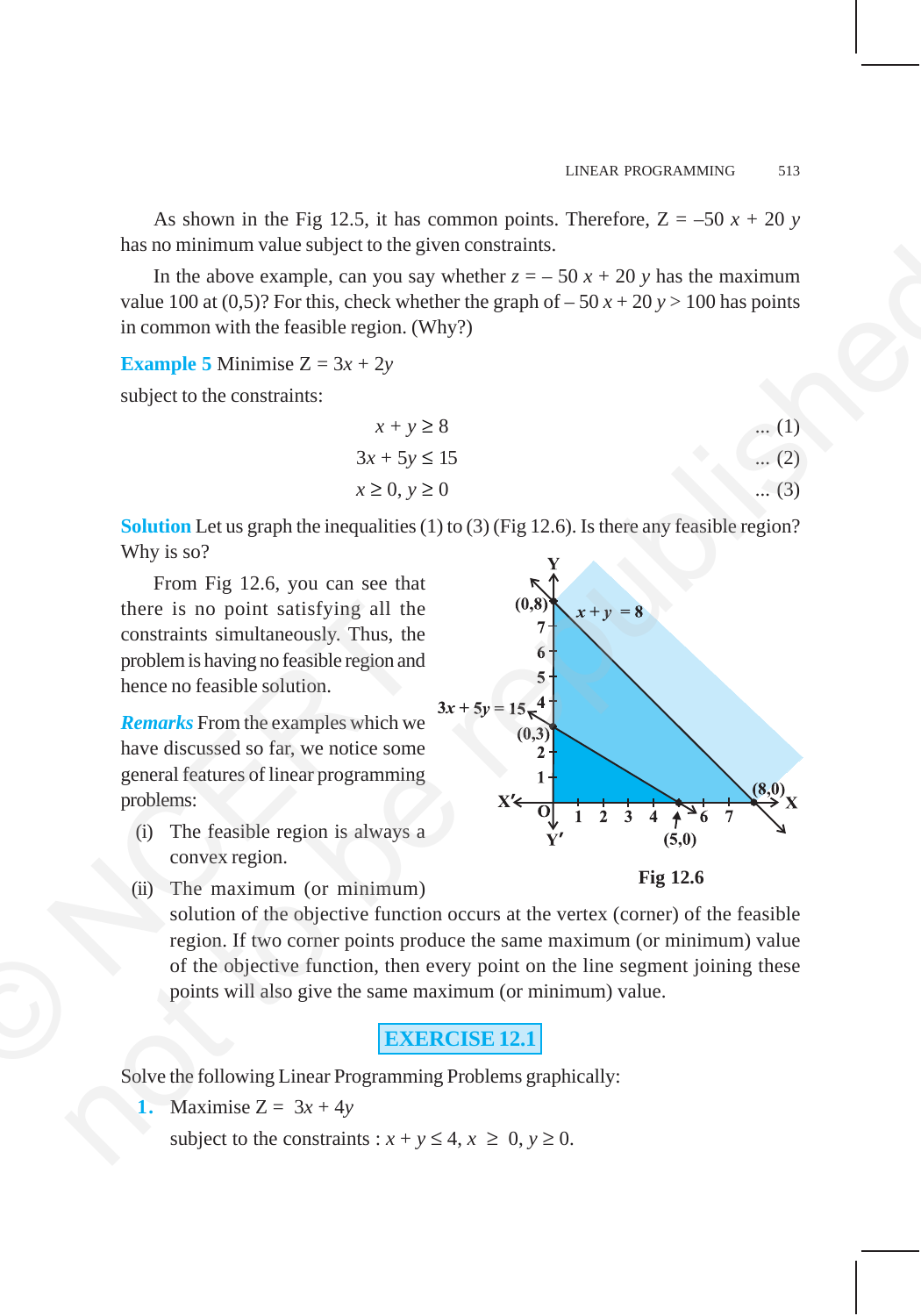- **2.** Minimise  $Z = -3x + 4y$ subject to  $x + 2y \le 8$ ,  $3x + 2y \le 12$ ,  $x \ge 0$ ,  $y \ge 0$ .
- **3.** Maximise  $Z = 5x + 3y$ subject to  $3x + 5y \le 15$ ,  $5x + 2y \le 10$ ,  $x \ge 0$ ,  $y \ge 0$ .
- **4.** Minimise  $Z = 3x + 5y$ such that  $x + 3y \ge 3$ ,  $x + y \ge 2$ ,  $x, y \ge 0$ .
- **5.** Maximise  $Z = 3x + 2y$ subject to  $x + 2y \le 10$ ,  $3x + y \le 15$ ,  $x, y \ge 0$ .
- **6.** Minimise  $Z = x + 2y$ subject to  $2x + y \ge 3$ ,  $x + 2y \ge 6$ ,  $x, y \ge 0$ .

Show that the minimum of Z occurs at more than two points.

- **7.** Minimise and Maximise  $Z = 5x + 10y$ subject to  $x + 2y \le 120$ ,  $x + y \ge 60$ ,  $x - 2y \ge 0$ ,  $x, y \ge 0$ .
- **8.** Minimise and Maximise  $Z = x + 2y$ subject to  $x + 2y \ge 100$ ,  $2x - y \le 0$ ,  $2x + y \le 200$ ;  $x, y \ge 0$ .
- **9.** Maximise  $Z = -x + 2y$ , subject to the constraints:  $x \ge 3$ ,  $x + y \ge 5$ ,  $x + 2y \ge 6$ ,  $y \ge 0$ .
- **10.** Maximise  $Z = x + y$ , subject to  $x y \le -1$ ,  $-x + y \le 0$ ,  $x, y \ge 0$ .

## **12.3 Different Types of Linear Programming Problems**

A few important linear programming problems are listed below:

- **1. Manufacturing problems** In these problems, we determine the number of units of different products which should be produced and sold by a firm when each product requires a fixed manpower, machine hours, labour hour per unit of product, warehouse space per unit of the output etc., in order to make maximum profit. 8. Minimise and Maximise  $Z = x +$ <br>subject to  $x + 2y \ge 100$ ,  $2x - y \le 9$ . Maximise  $Z = -x + 2y$ , subject<br> $x \ge 3$ ,  $x + y \ge 5$ ,  $x + 2y \ge 6$ ,  $y \ge 10$ . Maximise  $Z = x + y$ , subject to.<br>12.3 Different Types of Linear Pro<br>A few importan subject to  $x + 2y \le 8$ ,  $3x + 2y \le 12$ ,  $x \ge 0$ ,  $y \ge 0$ .<br>
3. Maximise  $Z = 5x + 3y$ <br>
subject to  $3x + 5y \le 15$ ,  $5x + 2y \le 10$ ,  $x \ge 0$ ,  $y \ge 0$ .<br>
4. Minimise  $Z = 3x + 2y$ <br>
subject to  $x + 3y \ge 3$ ,  $x + y \ge 2$ ,  $x, y \ge 0$ .<br>
5. Max
	- **2. Diet problems** In these problems, we determine the amount of different kinds of constituents/nutrients which should be included in a diet so as to minimise the cost of the desired diet such that it contains a certain minimum amount of each constituent/nutrients.
	- **3. Transportation problems** In these problems, we determine a transportation schedule in order to find the cheapest way of transporting a product from plants/factories situated at different locations to different markets.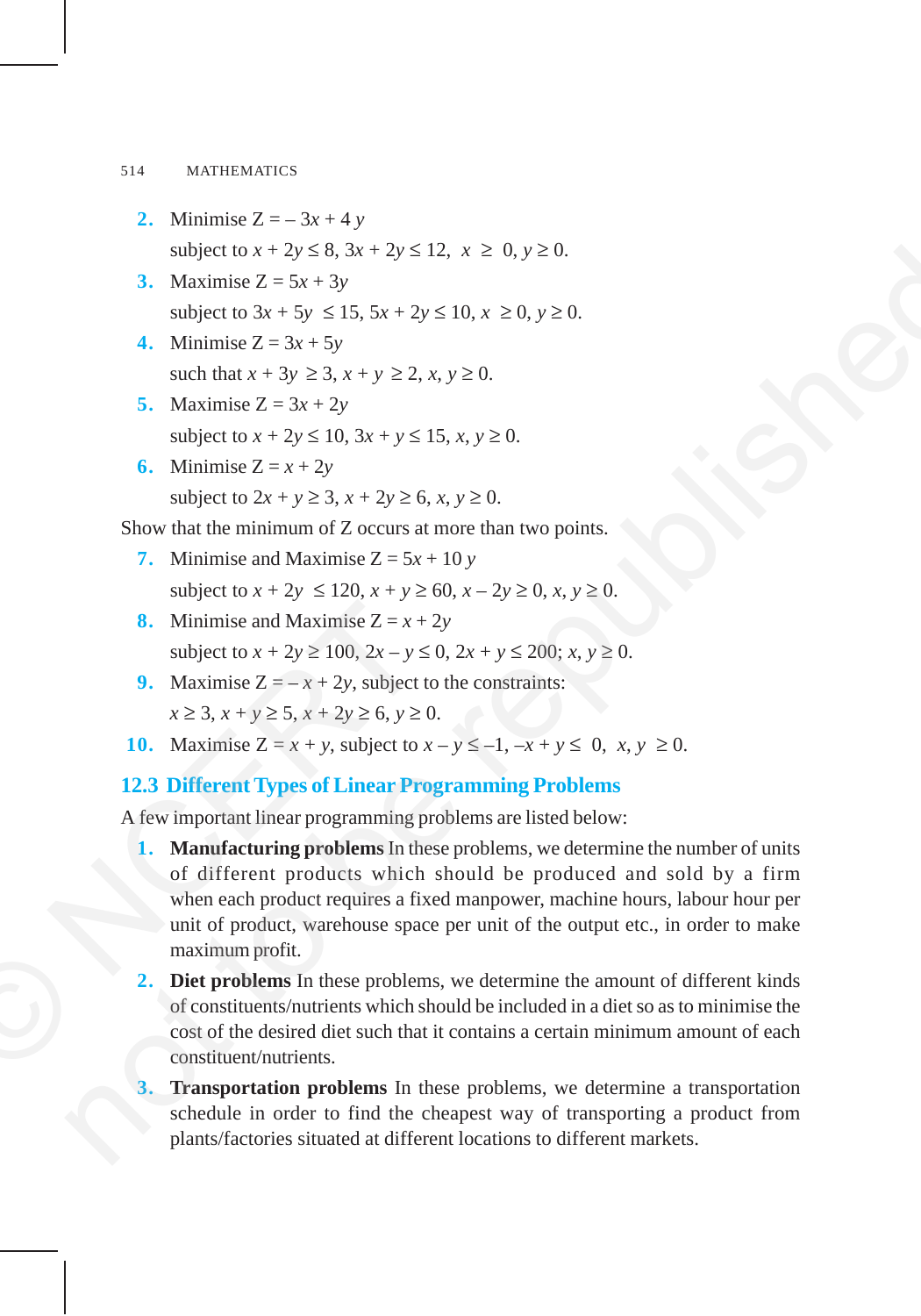Let us now solve some of these types of linear programming problems:

**Example 6 (Diet problem):** A dietician wishes to mix two types of foods in such a way that vitamin contents of the mixture contain atleast 8 units of vitamin A and 10 units of vitamin C. Food 'I' contains 2 units/kg of vitamin A and 1 unit/kg of vitamin C. Food 'II' contains 1 unit/kg of vitamin A and 2 units/kg of vitamin C. It costs Rs 50 per kg to purchase Food 'I' and Rs 70 per kg to purchase Food 'II'. Formulate this problem as a linear programming problem to minimise the cost of such a mixture. Example 6 (Diet problem): A dietician wishes to mix two types of foods in such a<br>
way that vinnin contents of the mixture contain atleast 8 units of vitamin A and 10<br>
units of vitamin C. Frond T' contains 2 units  $Re$  of v

**Solution** Let the mixture contain *x* kg of Food 'I' and *y* kg of Food 'II'. Clearly,  $x \ge 0$ ,  $y \ge 0$ . We make the following table from the given data:

|                                                                          | Resources                                                  | Food            |                | Requirement |
|--------------------------------------------------------------------------|------------------------------------------------------------|-----------------|----------------|-------------|
|                                                                          |                                                            | I               | $\mathbf{I}$   |             |
|                                                                          |                                                            | (x)             | (y)            |             |
|                                                                          | Vitamin A<br>(units/kg)                                    | $\overline{2}$  | $\mathbf{1}$   | 8           |
|                                                                          | Vitamin C<br>(units/kg)                                    | $\mathbf{1}$    | $\overline{2}$ | 10          |
|                                                                          | Cost (Rs/kg)                                               | 50              | 70             |             |
|                                                                          | Since the mixture must contain at least 8 units of vitamin |                 |                |             |
| vitamin C, we have the constraints:                                      |                                                            |                 |                |             |
|                                                                          |                                                            | $2x + y \ge 8$  |                |             |
|                                                                          |                                                            | $x + 2y \ge 10$ |                |             |
| Total cost Z of purchasing $x$ kg of food 'I' and $y$ kg of Food 'II' is |                                                            |                 |                |             |
|                                                                          |                                                            | $Z = 50x + 70y$ |                |             |
| Hence, the mathematical formulation of the problem is:                   |                                                            |                 |                |             |
| Minimise                                                                 |                                                            | $Z = 50x + 70y$ |                |             |
| subject to the constraints:                                              |                                                            |                 |                |             |
|                                                                          |                                                            | $2x + y \ge 8$  |                |             |
|                                                                          |                                                            | $x + 2y \ge 10$ |                |             |
|                                                                          |                                                            | $x, y \geq 0$   |                |             |

Since the mixture must contain at least 8 units of vitamin A and 10 units of vitamin C, we have the constraints:

$$
2x + y \ge 8
$$
  

$$
x + 2y \ge 10
$$

$$
Z = 50x + 70y
$$

Minimise  $Z = 50x + 70y$  ... (1)

$$
2x + y \ge 8 \qquad \qquad \dots (2)
$$

$$
x + 2y \ge 10 \qquad \qquad \dots (3)
$$

$$
x, y \ge 0 \tag{4}
$$

Let us graph the inequalities (2) to (4). The feasible region determined by the system is shown in the Fig 12.7. Here again, observe that the feasible region is **unbounded**.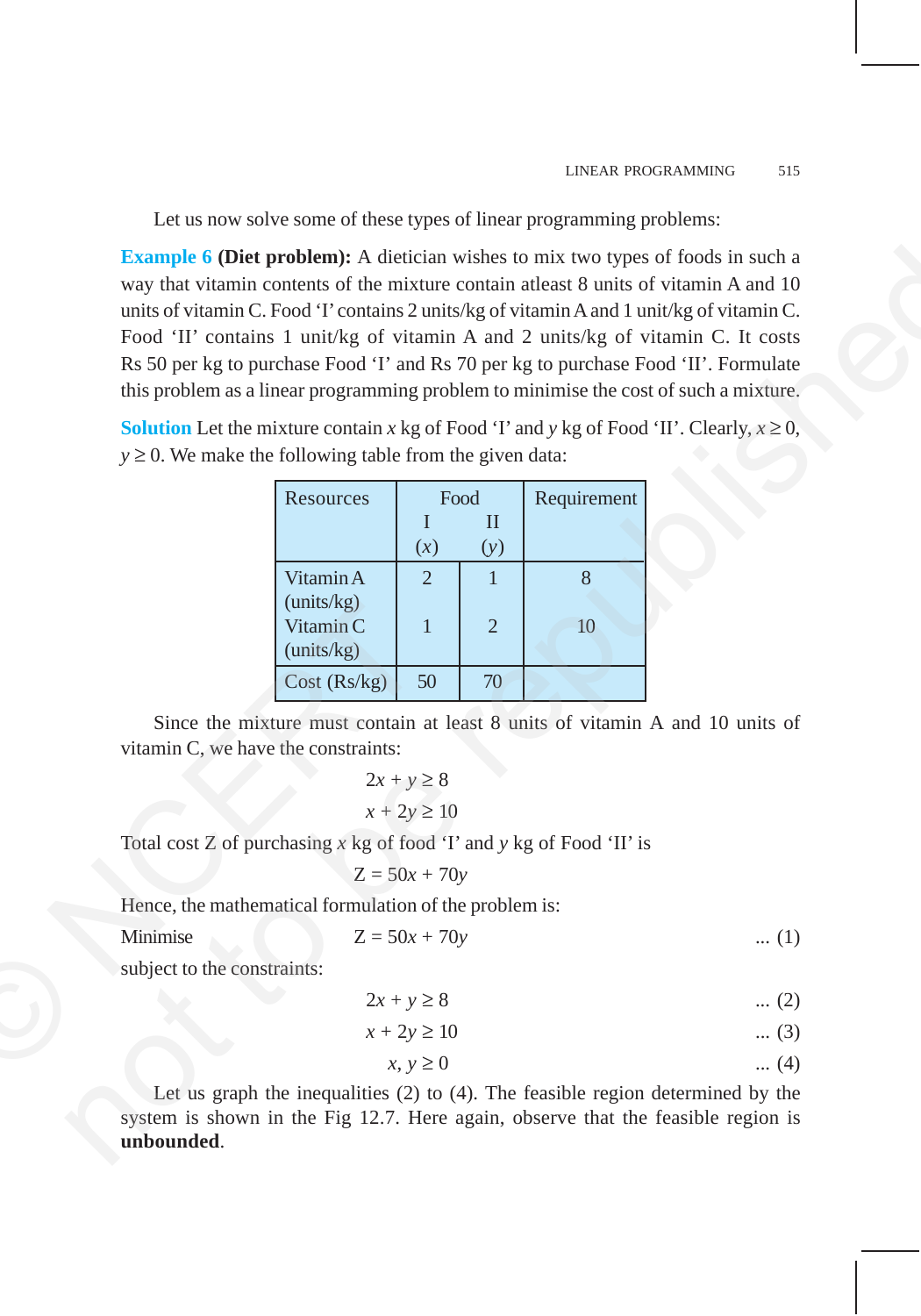Let us evaluate Z at the corner points  $A(0,8)$ ,  $B(2,4)$  and  $C(10,0)$ .





In the table, we find that smallest value of  $Z$  is 380 at the point  $(2,4)$ . Can we say that the minimum value of Z is 380? Remember that the feasible region is unbounded. Therefore, we have to draw the graph of the inequality

$$
50x + 70y < 380
$$
 i.e.,  $5x + 7y < 38$ 

to check whether the resulting open half plane has any point common with the feasible region. From the Fig 12.7, we see that it has no points in common.

Thus, the minimum value of Z is 380 attained at the point  $(2, 4)$ . Hence, the optimal mixing strategy for the dietician would be to mix 2 kg of Food 'I' and 4 kg of Food 'II', and with this strategy, the minimum cost of the mixture will be Rs 380.

**Example 7 (Allocation problem)** A cooperative society of farmers has 50 hectare of land to grow two crops X and Y. The profit from crops X and Y per hectare are estimated as Rs 10,500 and Rs 9,000 respectively. To control weeds, a liquid herbicide has to be used for crops X and Y at rates of 20 litres and 10 litres per hectare. Further, no more than 800 litres of herbicide should be used in order to protect fish and wild life using a pond which collects drainage from this land. How much land should be allocated to each crop so as to maximise the total profit of the society? In the table, we find that smallest<br>that the minimum value of Z is 380? R<br>Therefore, we have to draw the graph<br> $50x + 70y$ <br>to check whether the resulting open ha<br>region. From the Fig 12.7, we see that<br>Thus, the minimum val

**Solution** Let *x* hectare of land be allocated to crop X and *y* hectare to crop Y. Obviously,  $x \geq 0$ ,  $y \geq 0$ . Profit per hectare on crop  $X = Rs 10500$ Profit per hectare on crop  $Y = Rs 9000$ Therefore, total profit  $=$  Rs (10500*x* + 9000*y*)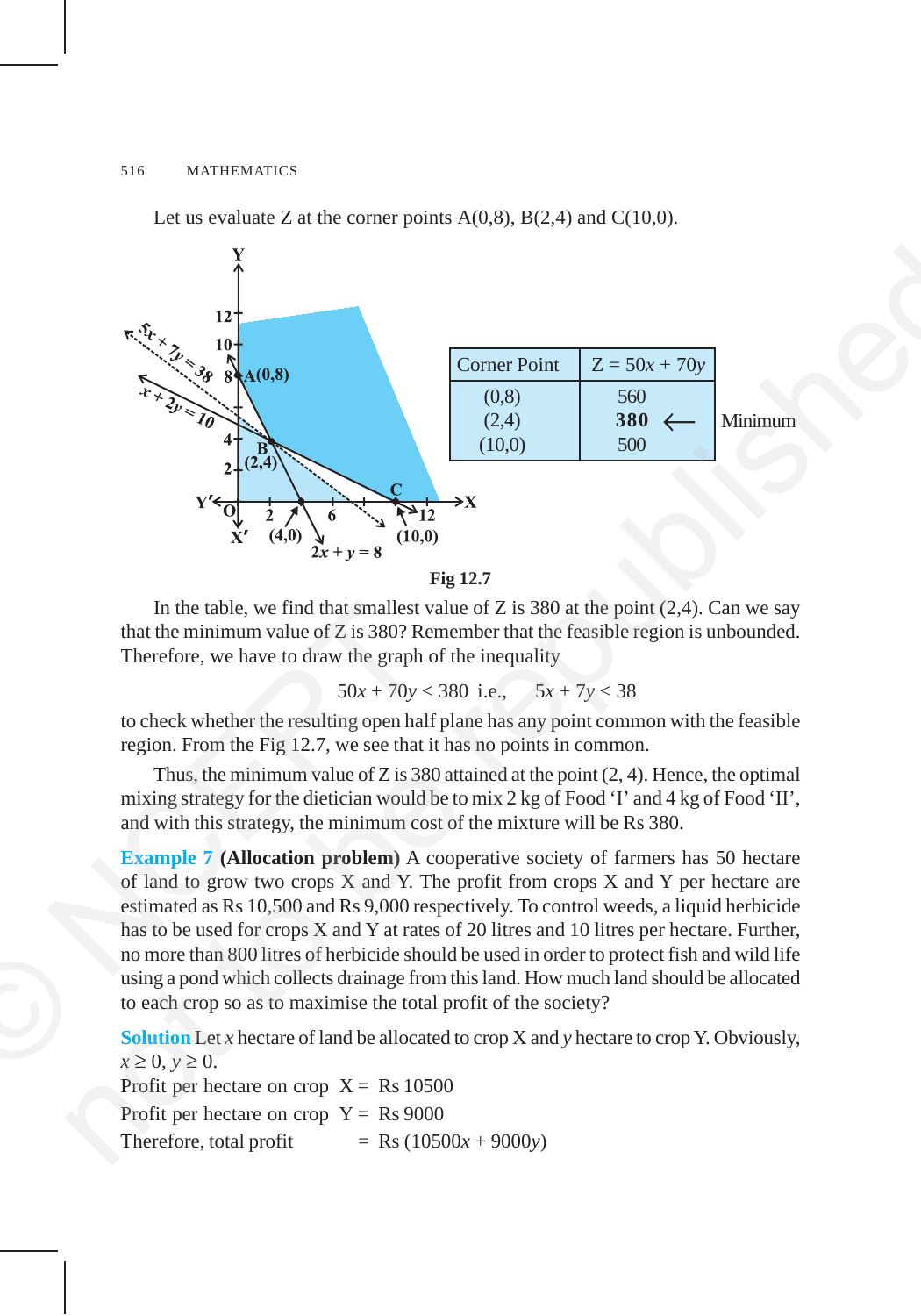The mathematical formulation of the problem is as follows:

Maximise  $Z = 10500 x + 9000 y$ subject to the constraints:

|      | $x + y \le 50$ (constraint related to land)                  | $\dots(1)$ |
|------|--------------------------------------------------------------|------------|
|      | $20x + 10y \le 800$ (constraint related to use of herbicide) |            |
| 1.e. | $2x + y \le 80$                                              | $(2)$      |

 $x \ge 0$ ,  $y \ge 0$  (non negative constraint) ... (3)

Let us draw the graph of the system of inequalities  $(1)$  to  $(3)$ . The feasible region OABC is shown (shaded) in the Fig 12.8. Observe that the feasible region is **bounded**.

The coordinates of the corner points  $O, A, B$  and  $C$  are  $(0, 0), (40, 0), (30, 20)$  and (0, 50) respectively. Let us evaluate the objective function  $Z = 10500 x + 9000y$  at these vertices to find which one gives the maximum profit.





Hence, the society will get the maximum profit of Rs 4,95,000 by allocating 30 hectares for crop X and 20 hectares for crop Y.

**Example 8 (Manufacturing problem)** A manufacturing company makes two models A and B of a product. Each piece of Model A requires 9 labour hours for fabricating and 1 labour hour for finishing. Each piece of Model B requires 12 labour hours for fabricating and 3 labour hours for finishing. For fabricating and finishing, the maximum labour hours available are 180 and 30 respectively. The company makes a profit of Rs 8000 on each piece of model A and Rs 12000 on each piece of Model B. How many pieces of Model A and Model B should be manufactured per week to realise a maximum profit? What is the maximum profit per week?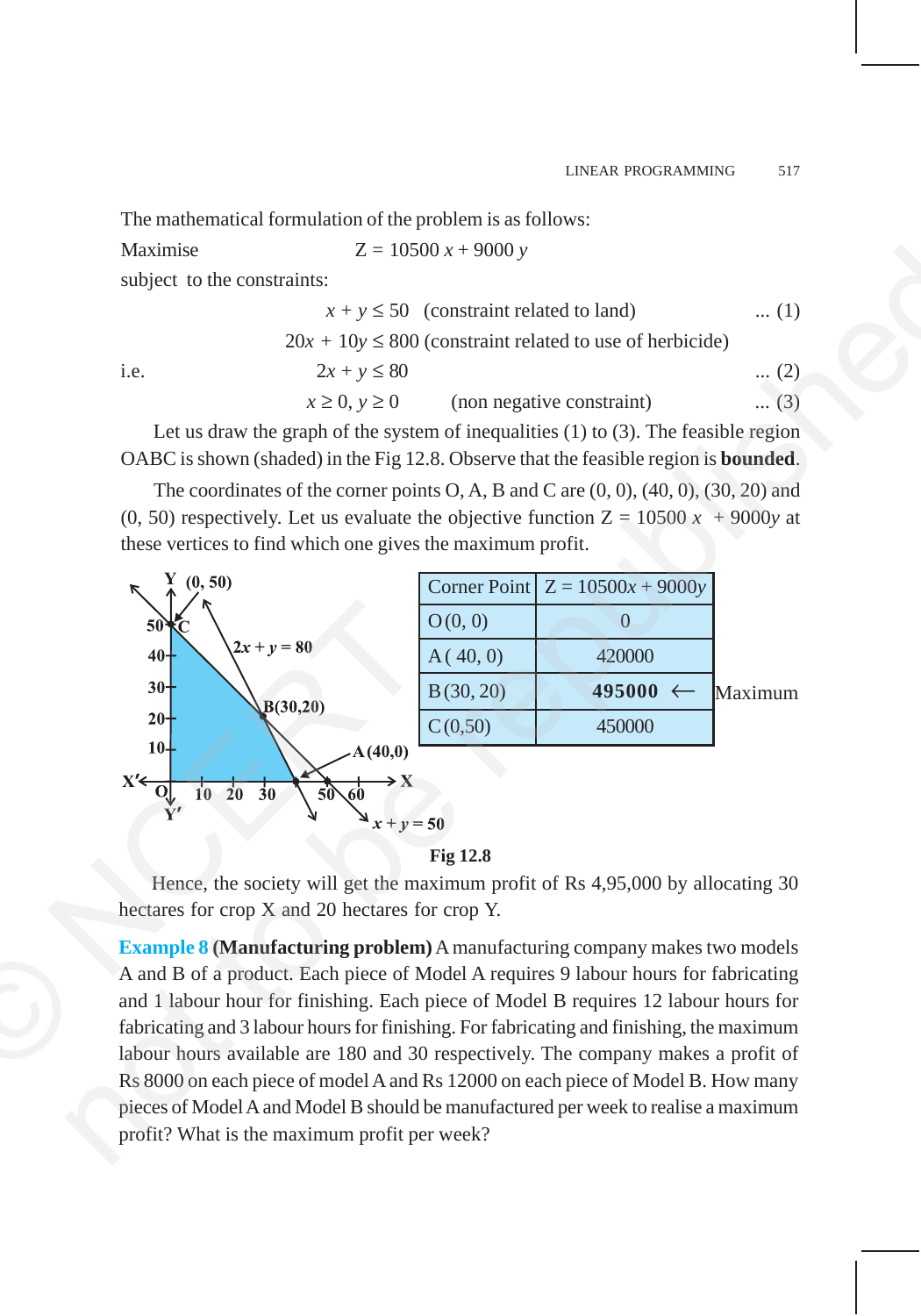**Solution** Suppose  $x$  is the number of pieces of Model A and  $y$  is the number of pieces of Model B. Then

Total profit (in Rs) = 
$$
8000 x + 12000 y
$$
  
Let  $Z = 8000 x + 12000 y$ 

We now have the following mathematical model for the given problem.

Maximise  $Z = 8000 x + 12000 y$  ... (1)

subject to the constraints:

|      |                      | $9x + 12y \le 180$ (Fabricating constraint) |              |
|------|----------------------|---------------------------------------------|--------------|
| i.e. | $3x + 4y \le 60$     |                                             | $\dots (2)$  |
|      | $x + 3y \leq 30$     | (Finishing constraint)                      | $\ldots$ (3) |
|      | $x \geq 0, y \geq 0$ | (non-negative constraint)                   | $\dots (4)$  |
|      |                      |                                             |              |

The feasible region (shaded) OABC determined by the linear inequalities (2) to (4) is shown in the Fig 12.9. Note that the feasible region is bounded.





Let us evaluate the objective function Z at each corner point as shown below:

| <b>Corner Point</b> | $Z = 8000 x + 12000 y$ |         |
|---------------------|------------------------|---------|
| 0(0, 0)             |                        |         |
| A(20, 0)            | 160000                 |         |
| B(12, 6)            | $168000 \leftarrow$    | Maximum |
| C(0, 10)            | 120000                 |         |

We find that maximum value of Z is  $1,68,000$  at B (12, 6). Hence, the company should produce 12 pieces of Model A and 6 pieces of Model B to realise maximum profit and maximum profit then will be Rs 1,68,000.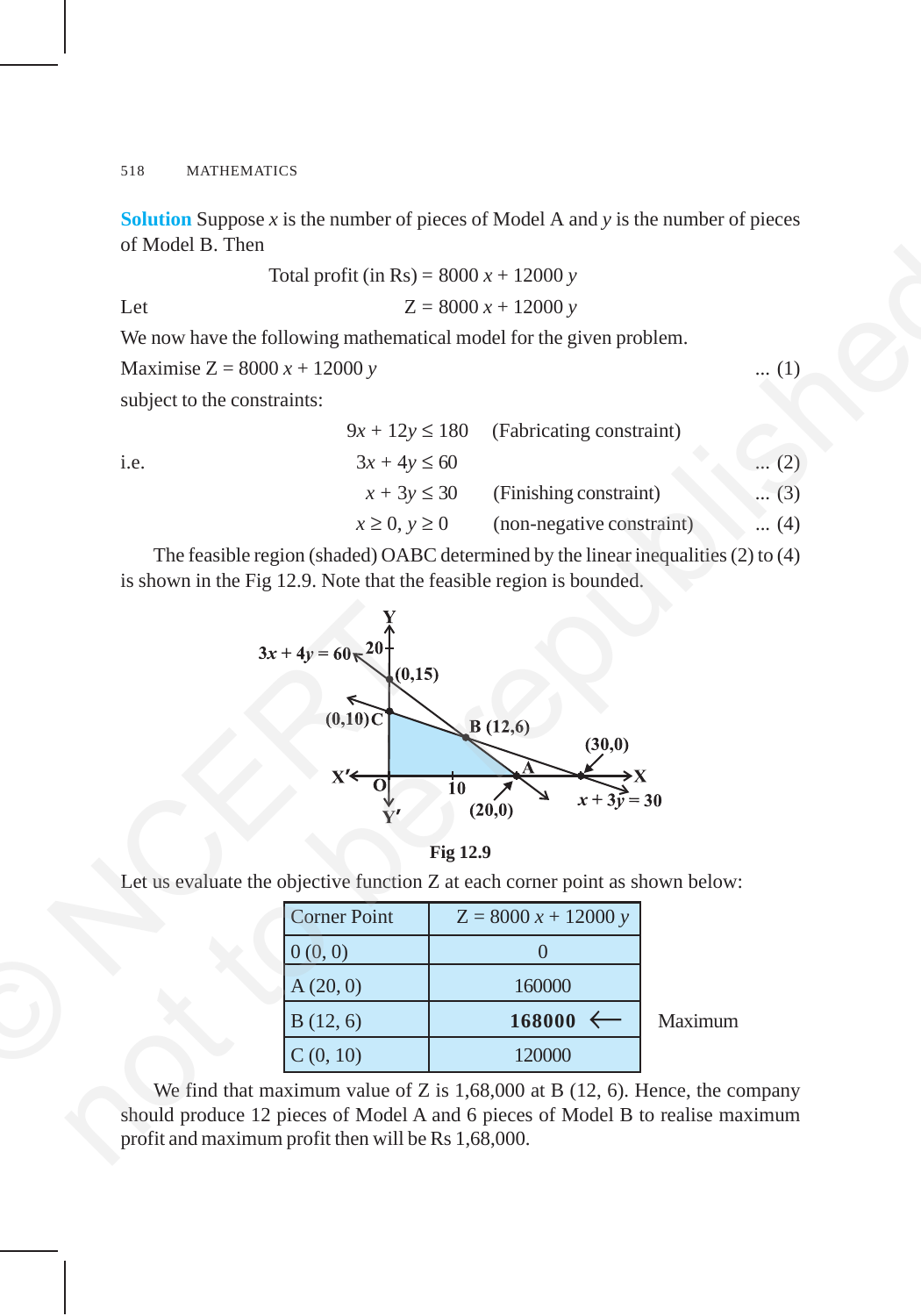## **EXERCISE 12.2**

- **1.** Reshma wishes to mix two types of food P and Q in such a way that the vitamin contents of the mixture contain at least 8 units of vitamin A and 11 units of vitamin B. Food P costs Rs 60/kg and Food Q costs Rs 80/kg. Food P contains 3 units/kg of Vitamin A and 5 units / kg of Vitamin B while food Q contains 4 units/kg of Vitamin A and 2 units/kg of vitamin B. Determine the minimum cost of the mixture.
- **2.** One kind of cake requires 200g of flour and 25g of fat, and another kind of cake requires 100g of flour and 50g of fat. Find the maximum number of cakes which can be made from 5kg of flour and 1 kg of fat assuming that there is no shortage of the other ingredients used in making the cakes.
- **3.** A factory makes tennis rackets and cricket bats. A tennis racket takes 1.5 hours of machine time and 3 hours of craftman's time in its making while a cricket bat takes 3 hour of machine time and 1 hour of craftman's time. In a day, the factory has the availability of not more than 42 hours of machine time and 24 hours of craftsman's time.
	- (i) What number of rackets and bats must be made if the factory is to work at full capacity?
	- (ii) If the profit on a racket and on a bat is Rs 20 and Rs 10 respectively, find the maximum profit of the factory when it works at full capacity.
- **4.** A manufacturer produces nuts and bolts. It takes 1 hour of work on machine A and 3 hours on machine B to produce a package of nuts. It takes 3 hours on machine A and 1 hour on machine B to produce a package of bolts. He earns a profit of Rs17.50 per package on nuts and Rs 7.00 per package on bolts. How many packages of each should be produced each day so as to maximise his profit, if he operates his machines for at the most 12 hours a day?
- **5.** A factory manufactures two types of screws, A and B. Each type of screw requires the use of two machines, an automatic and a hand operated. It takes 4 minutes on the automatic and 6 minutes on hand operated machines to manufacture a package of screws A, while it takes 6 minutes on automatic and 3 minutes on the hand operated machines to manufacture a package of screws B. Each machine is available for at the most 4 hours on any day. The manufacturer can sell a package of screws A at a profit of Rs 7 and screws B at a profit of Rs 10. Assuming that he can sell all the screws he manufactures, how many packages of each type should the factory owner produce in a day in order to maximise his profit? Determine the maximum profit. The contract of the same and a method of the same of the same of the profit of the maximum profit of the maximum profit of the maximum profit of the 4. A manufacturer produces nuts a and 3 hours on machine B to p machine A 1. Recharm wishes to mixt two types of food P and Q in such a way that the virtuanism<br>
contents of the mixture contain at least 8 units of virtuanin A and 11 units of<br>
visuain R Food P cossa Rs 60Åg and Food Q coss Rs 80Å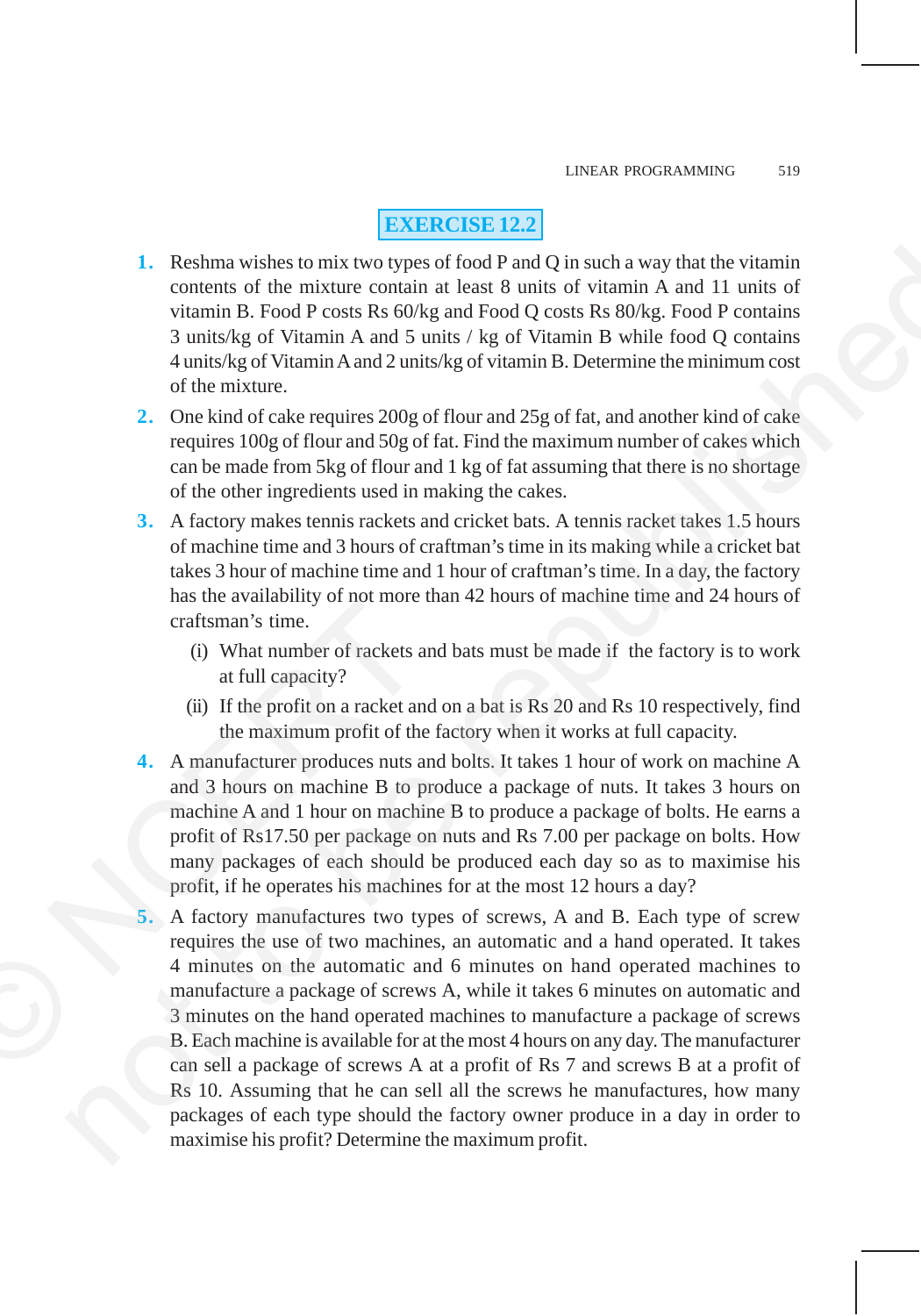- **6.** A cottage industry manufactures pedestal lamps and wooden shades, each requiring the use of a grinding/cutting machine and a sprayer. It takes 2 hours on grinding/cutting machine and 3 hours on the sprayer to manufacture a pedestal lamp. It takes 1 hour on the grinding/cutting machine and 2 hours on the sprayer to manufacture a shade. On any day, the sprayer is available for at the most 20 hours and the grinding/cutting machine for at the most 12 hours. The profit from the sale of a lamp is Rs 5 and that from a shade is Rs 3. Assuming that the manufacturer can sell all the lamps and shades that he produces, how should he schedule his daily production in order to maximise his profit? requiring the mass of a grain<br>mathematic and phase and phase and space in the system and the system and the result of<br>standard the result of the system is the system in the system of<br>the result of the system in the system
	- **7.** A company manufactures two types of novelty souvenirs made of plywood. Souvenirs of type A require 5 minutes each for cutting and 10 minutes each for assembling. Souvenirs of type B require 8 minutes each for cutting and 8 minutes each for assembling. There are 3 hours 20 minutes available for cutting and 4 hours for assembling. The profit is Rs 5 each for type A and Rs 6 each for type B souvenirs. How many souvenirs of each type should the company manufacture in order to maximise the profit?
	- **8.** A merchant plans to sell two types of personal computers a desktop model and a portable model that will cost Rs 25000 and Rs 40000 respectively. He estimates that the total monthly demand of computers will not exceed 250 units. Determine the number of units of each type of computers which the merchant should stock to get maximum profit if he does not want to invest more than Rs 70 lakhs and if his profit on the desktop model is Rs 4500 and on portable model is Rs 5000.
- **9.** A diet is to contain at least 80 units of vitamin A and 100 units of minerals. Two foods  $F_1$  and  $F_2$  are available. Food  $F_1$  costs Rs 4 per unit food and  $F_2$  costs Rs 6 per unit. One unit of food  $F_1$  contains 3 units of vitamin A and 4 units of minerals. One unit of food  $F_2$  contains 6 units of vitamin A and 3 units of minerals. Formulate this as a linear programming problem. Find the minimum cost for diet that consists of mixture of these two foods and also meets the minimal nutritional requirements. a portable model that will cost Rs<br>that the total monthly demand of<br>the number of units of each type<br>to get maximum profit if he does<br>his profit on the desktop model i<br>**9.** A diet is to contain at least 80 un<br>foods  $F_1$ 
	- **10.** There are two types of fertilisers  $F_1$  and  $F_2$ .  $F_1$  consists of 10% nitrogen and 6% phosphoric acid and  $F_2$  consists of 5% nitrogen and 10% phosphoric acid. After testing the soil conditions, a farmer finds that she needs atleast 14 kg of nitrogen and 14 kg of phosphoric acid for her crop. If  $F_1$  costs Rs 6/kg and  $F_2$  costs Rs 5/kg, determine how much of each type of fertiliser should be used so that nutrient requirements are met at a minimum cost. What is the minimum cost?
	- **11.** The corner points of the feasible region determined by the following system of linear inequalities:

 $2x + y \le 10$ ,  $x + 3y \le 15$ ,  $x, y \ge 0$  are  $(0, 0)$ ,  $(5, 0)$ ,  $(3, 4)$  and  $(0, 5)$ . Let  $Z = px + qy$ , where p,  $q > 0$ . Condition on p and q so that the maximum of Z occurs at both  $(3, 4)$  and  $(0, 5)$  is

(A) 
$$
p = q
$$
 (B)  $p = 2q$  (C)  $p = 3q$  (D)  $q = 3p$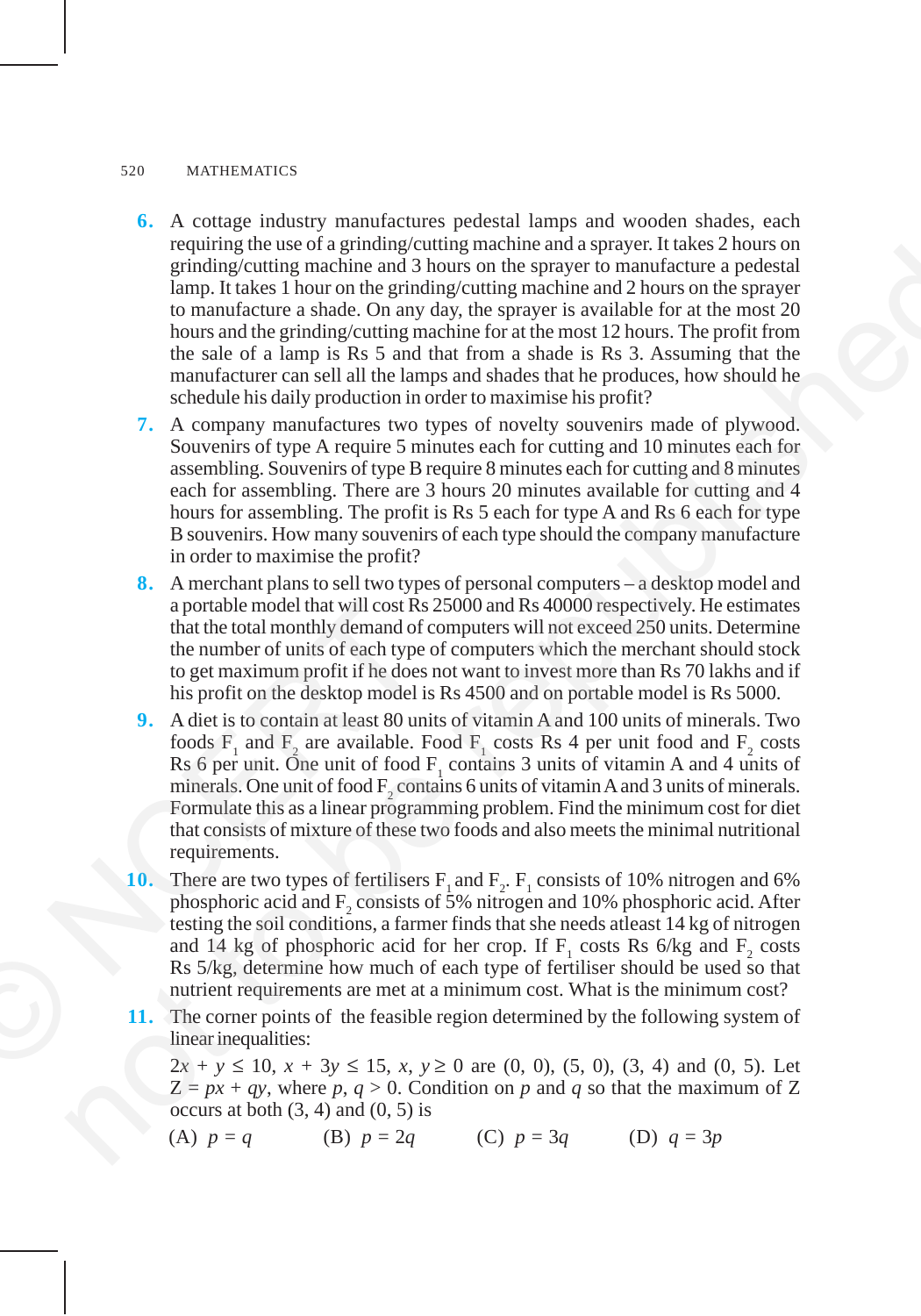## *Miscellaneous Examples*

**Example 9 (Diet problem)** A dietician has to develop a special diet using two foods P and Q. Each packet (containing 30 g) of food P contains 12 units of calcium, 4 units of iron, 6 units of cholesterol and 6 units of vitamin A. Each packet of the same quantity of food Q contains 3 units of calcium, 20 units of iron, 4 units of cholesterol and 3 units of vitamin A. The diet requires atleast 240 units of calcium, atleast 460 units of iron and at most 300 units of cholesterol. How many packets of each food should be used to minimise the amount of vitamin A in the diet? What is the minimum amount of vitamin  $A$ ?

**Solution** Let *x* and *y* be the number of packets of food P and Q respectively. Obviously  $x \ge 0$ ,  $y \ge 0$ . Mathematical formulation of the given problem is as follows:

Minimise  $Z = 6x + 3y$  (vitamin A)

subject to the constraints

| $12x + 3y \ge 240$ (constraint on calcium), i.e.                      | $4x + y \ge 80$      | $\dots(1)$  |
|-----------------------------------------------------------------------|----------------------|-------------|
| $4x + 20y \ge 460$ (constraint on iron), i.e.                         | $x + 5y \ge 115$     | $(2)$       |
| $6x + 4y \le 300$ (constraint on cholesterol), i.e. $3x + 2y \le 150$ |                      | $\dots (3)$ |
|                                                                       | $x \geq 0, y \geq 0$ | $\dots(4)$  |

Let us graph the inequalities (1) to (4).

The feasible region (shaded) determined by the constraints (1) to (4) is shown in Fig 12.10 and note that it is bounded.



**Fig 12.10**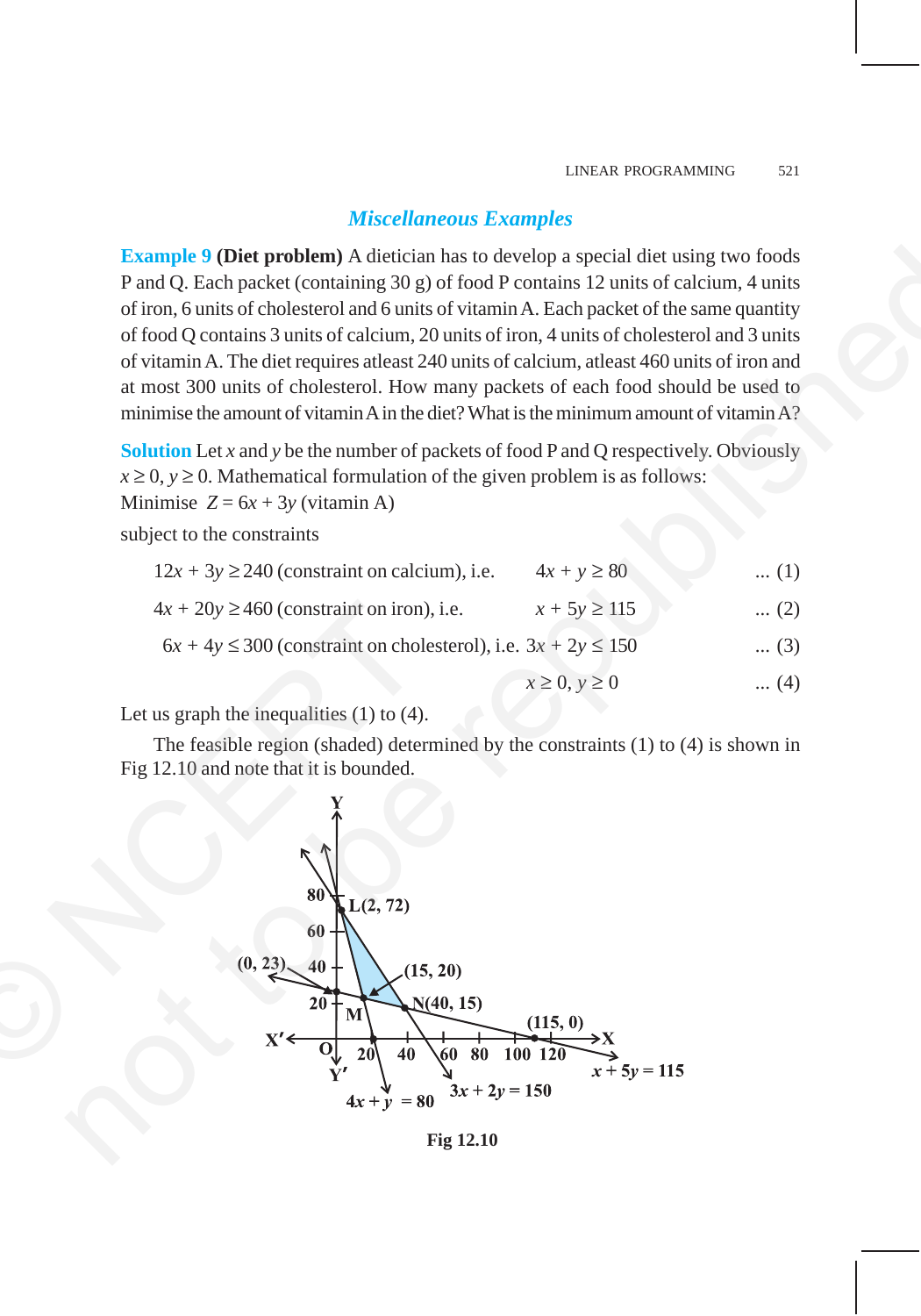The coordinates of the corner points L, M and N are  $(2, 72)$ ,  $(15, 20)$  and  $(40, 15)$ respectively. Let us evaluate Z at these points:

| Corner Point | $Z = 6x + 3y$    |         |
|--------------|------------------|---------|
| (2, 72)      | 228              |         |
| (15, 20)     | $150 \leftarrow$ | Minimum |
| (40, 15)     | 285              |         |

From the table, we find that  $Z$  is minimum at the point  $(15, 20)$ . Hence, the amount of vitamin A under the constraints given in the problem will be minimum, if 15 packets of food P and 20 packets of food Q are used in the special diet. The minimum amount of vitamin A will be 150 units.

**Example 10 (Manufacturing problem)** A manufacturer has three machines I, II and III installed in his factory. Machines I and II are capable of being operated for at most 12 hours whereas machine III must be operated for atleast 5 hours a day. She produces only two items M and N each requiring the use of all the three machines. respectively. Let us evaluate Z at these points<br>  $2\pi$ <br>  $\frac{1}{(2\pi/2)^2}$ <br>  $\frac{(2\pi)^2}{(3\pi/2)^2}$ <br>  $\frac{(2\pi)^2}{(4\pi/2)^2}$ <br>  $\frac{(2\pi)^2}{(4\pi/2)^2}$ <br>  $\frac{(2\pi)^2}{(4\pi/2)^2}$ <br>  $\frac{(4\pi)^2}{(4\pi/2)^2}$ <br>  $\frac{(4\pi)^2}{(4\pi/2)^2}$ <br>  $\frac{(4\pi)^2}{(4\pi/$ 

The number of hours required for producing 1 unit of each of M and N on the three machines are given in the following table:

| produces only two items M and N each requiring the use of all the three                                                                                                                                |                                            |                                      |      |  |
|--------------------------------------------------------------------------------------------------------------------------------------------------------------------------------------------------------|--------------------------------------------|--------------------------------------|------|--|
| The number of hours required for producing 1 unit of each of M and N<br>machines are given in the following table:                                                                                     |                                            |                                      |      |  |
| <b>Items</b>                                                                                                                                                                                           |                                            | Number of hours required on machines |      |  |
|                                                                                                                                                                                                        |                                            | $\mathbf{I}$                         | Ш    |  |
| M                                                                                                                                                                                                      |                                            | $\overline{2}$                       |      |  |
| N                                                                                                                                                                                                      | $\overline{2}$                             |                                      | 1.25 |  |
| of each item should she produce so as to maximise her profit assuming that<br>all the items that she produced? What will be the maximum profit?                                                        |                                            |                                      |      |  |
| <b>Solution</b> Let $x$ and $y$ be the number of items M and N respectively.<br>Total profit on the production = Rs (600 $x + 400 y$ )<br>Mathematical formulation of the given problem is as follows: |                                            |                                      |      |  |
| Maximise $Z = 600 x + 400 y$                                                                                                                                                                           |                                            |                                      |      |  |
| subject to the constraints:                                                                                                                                                                            |                                            |                                      |      |  |
|                                                                                                                                                                                                        | $x + 2y \le 12$ (constraint on Machine I)  |                                      |      |  |
|                                                                                                                                                                                                        | $2x + y \le 12$ (constraint on Machine II) |                                      |      |  |
|                                                                                                                                                                                                        |                                            |                                      |      |  |

She makes a profit of Rs 600 and Rs 400 on items M and N respectively. How many of each item should she produce so as to maximise her profit assuming that she can sell all the items that she produced? What will be the maximum profit?

|  | $x + 2y \le 12$ (constraint on Machine I) |  |  |  |
|--|-------------------------------------------|--|--|--|
|--|-------------------------------------------|--|--|--|

$$
2x + y \le 12
$$
 (constraint on Machine II) ... (2)

$$
x + \frac{5}{4} y \ge 5
$$
 (constraint on Machine III) ... (3)

$$
x \ge 0, \ y \ge 0 \tag{4}
$$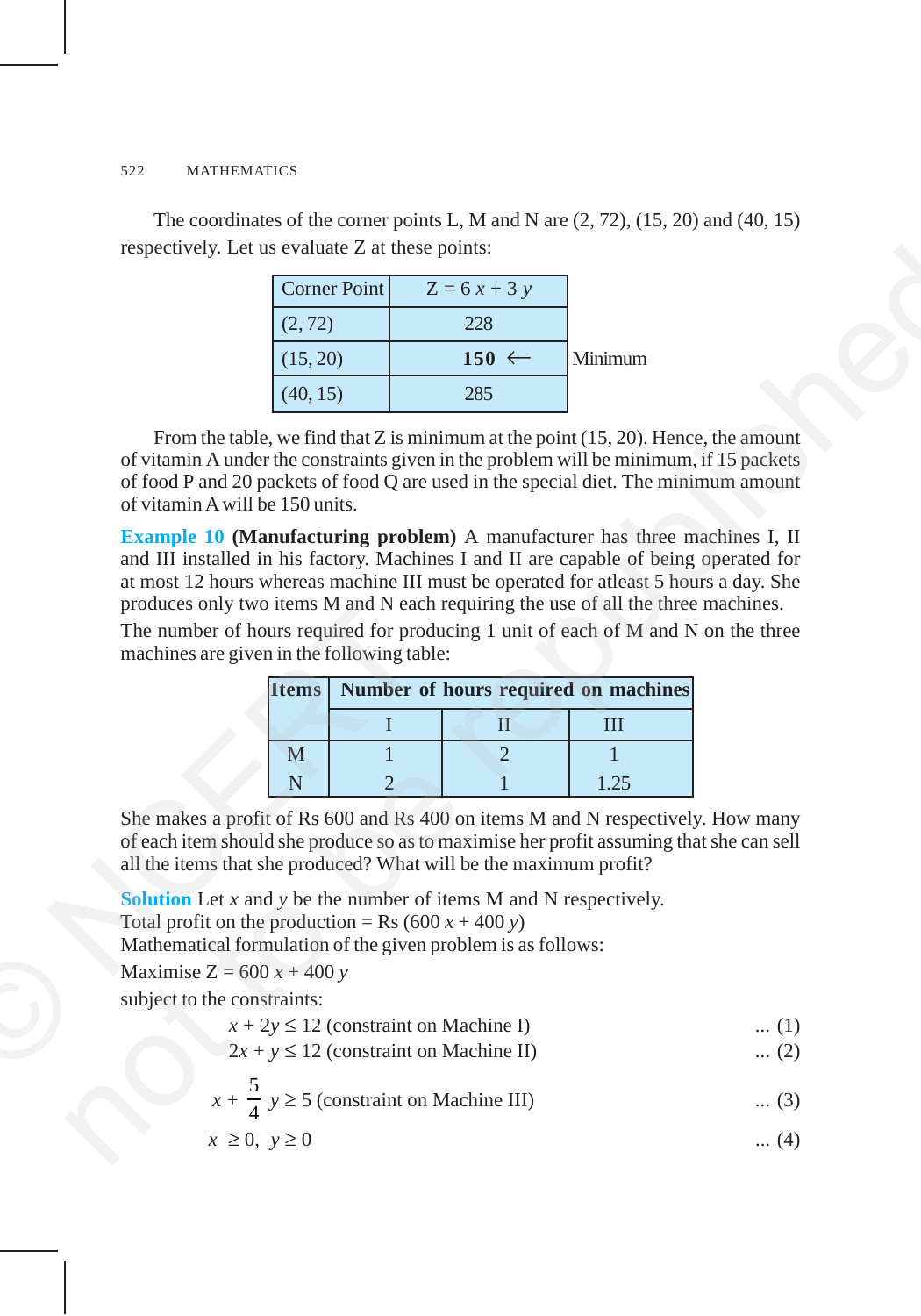Let us draw the graph of constraints (1) to (4). ABCDE is the feasible region (shaded) as shown in Fig 12.11 determined by the constraints (1) to (4). Observe that the feasible region is bounded, coordinates of the corner points A, B, C, D and E are  $(5, 0)$   $(6, 0)$ ,  $(4, 4)$ ,  $(0, 6)$  and  $(0, 4)$  respectively.



**Fig 12.11**

| Fig 12.11<br>Let us evaluate $Z = 600 x + 400 y$ at these corner points.<br>Corner point<br>$Z = 600 x + 400 y$<br>3000<br>(5, 0)<br>(6, 0)<br>3600<br>$4000 \leftarrow$<br>(4, 4)<br>2400<br>(0, 6)<br>(0, 4)<br>1600<br>We see that the point $(4, 4)$ is giving the maximum value of Z.<br>manufacturer has to produce 4 units of each item to get the maximum profit<br><b>Example 11 (Transportation problem)</b> There are two factories local | $\overline{\mathbf{Y'}}$ | A(5,0) | $x + 2y = 12$ |
|------------------------------------------------------------------------------------------------------------------------------------------------------------------------------------------------------------------------------------------------------------------------------------------------------------------------------------------------------------------------------------------------------------------------------------------------------|--------------------------|--------|---------------|
|                                                                                                                                                                                                                                                                                                                                                                                                                                                      |                          |        |               |
|                                                                                                                                                                                                                                                                                                                                                                                                                                                      |                          |        |               |
|                                                                                                                                                                                                                                                                                                                                                                                                                                                      |                          |        |               |
|                                                                                                                                                                                                                                                                                                                                                                                                                                                      |                          |        |               |
|                                                                                                                                                                                                                                                                                                                                                                                                                                                      |                          |        |               |
|                                                                                                                                                                                                                                                                                                                                                                                                                                                      |                          |        | Maximum       |
|                                                                                                                                                                                                                                                                                                                                                                                                                                                      |                          |        |               |
|                                                                                                                                                                                                                                                                                                                                                                                                                                                      |                          |        |               |
|                                                                                                                                                                                                                                                                                                                                                                                                                                                      |                          |        |               |
| place P and the other at place Q. From these locations, a certain commod                                                                                                                                                                                                                                                                                                                                                                             |                          |        |               |

We see that the point (4, 4) is giving the maximum value of Z. Hence, the manufacturer has to produce 4 units of each item to get the maximum profit of Rs 4000.

**Example 11 (Transportation problem)** There are two factories located one at place P and the other at place Q. From these locations, a certain commodity is to be delivered to each of the three depots situated at A, B and C. The weekly requirements of the depots are respectively 5, 5 and 4 units of the commodity while the production capacity of the factories at P and Q are respectively 8 and 6 units. The cost of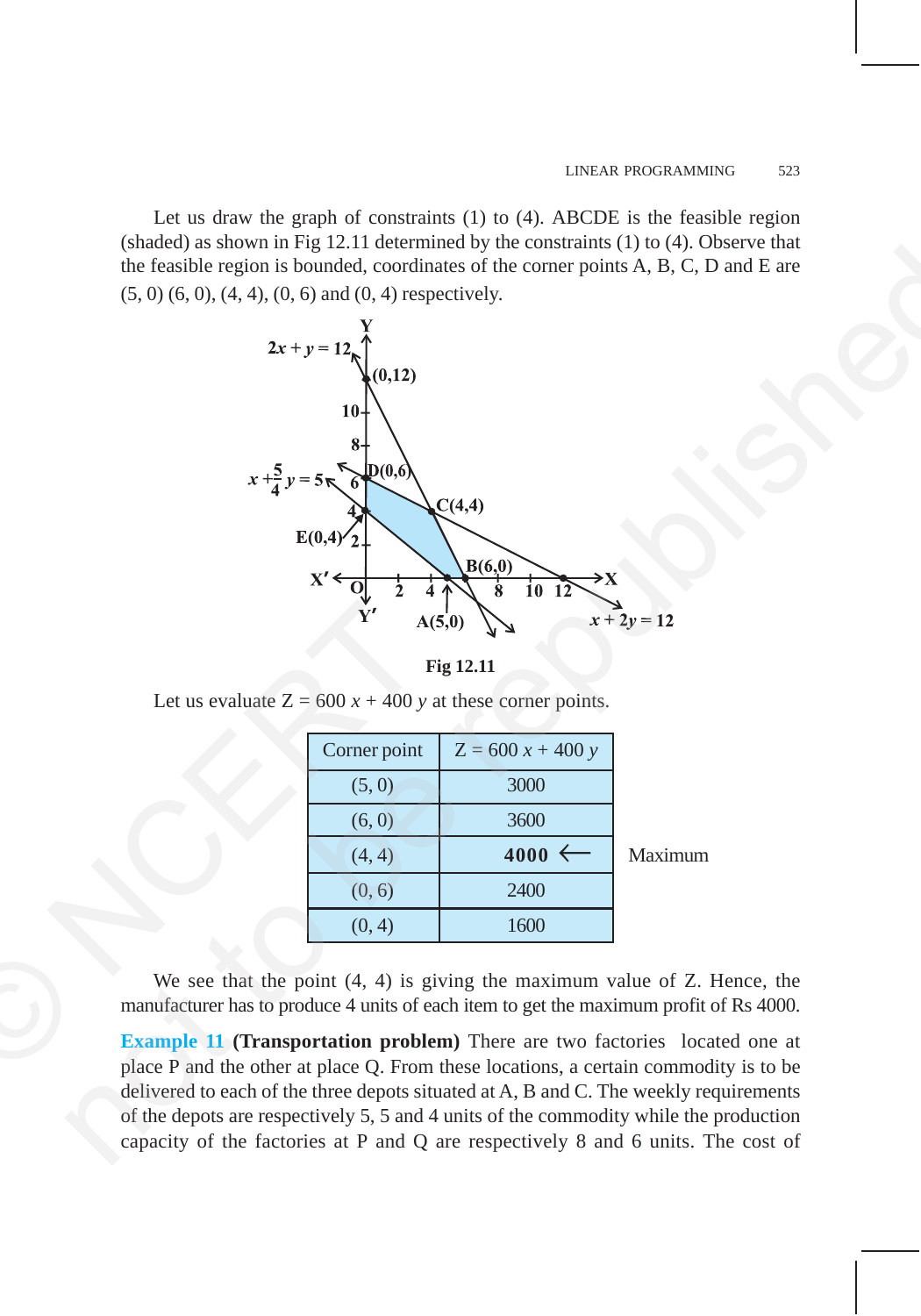transportation per unit is given below:

| <b>From/To</b> | Cost (in Rs) |     |     |
|----------------|--------------|-----|-----|
|                |              | B   |     |
| D              | 160          | 100 | 150 |
|                | 100          | 120 | 100 |

How many units should be transported from each factory to each depot in order that the transportation cost is minimum. What will be the minimum transportation cost?

**Solution** The problem can be explained diagrammatically as follows (Fig 12.12):

**Factory** Let *x* units and *y* units of the commodity be transported from the factory at P to the depots at A and B respectively. Then  $(8 - x - y)$  units will be transported to depot at C (Why?)



i.e.  $x \ge 0, y \ge 0$  and  $x + y \le 8$ 

Now, the weekly requirement of the depot at A is 5 units of the commodity. Since *x* units are transported from the factory at P, the remaining  $(5 - x)$  units need to be transported from the factory at Q. Obviously,  $5 - x \ge 0$ , i.e.  $x \le 5$ .

Similarly,  $(5 - y)$  and  $6 - (5 - x + 5 - y) = x + y - 4$  units are to be transported from the factory at Q to the depots at B and C respectively.

| Thus, | $5 - y \ge 0$ , $x + y - 4 \ge 0$ |                             |  |
|-------|-----------------------------------|-----------------------------|--|
| i.e.  |                                   | $y \leq 5$ , $x + y \geq 4$ |  |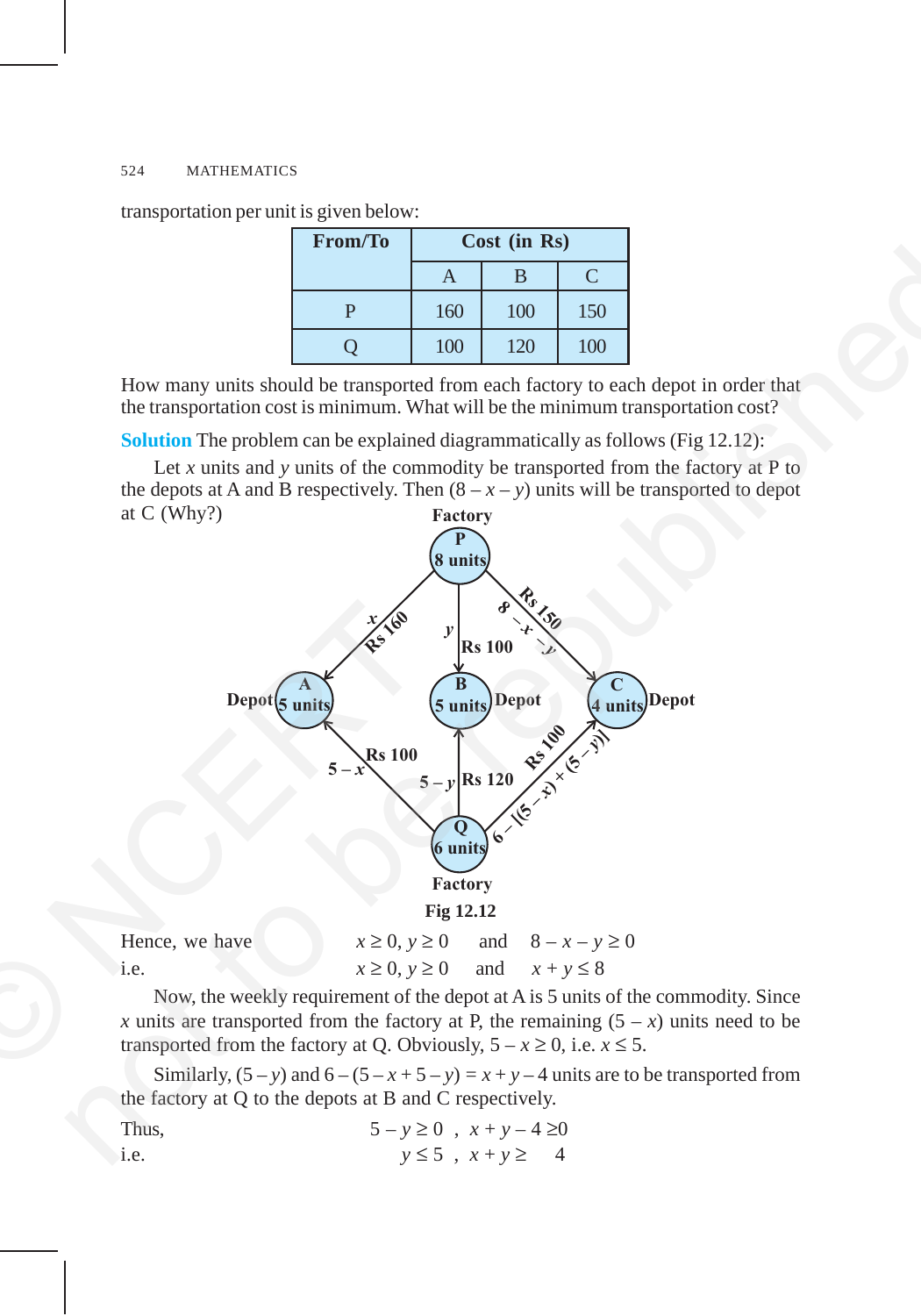Total transportation cost Z is given by

 $Z = 160 x + 100 y + 100 (5 - x) + 120 (5 - y) + 100 (x + y - 4) + 150 (8 - x - y)$  $= 10 (x - 7 y + 190)$ Therefore, the problem reduces to Minimise  $Z = 10(x - 7y + 190)$ subject to the constraints:  $x \ge 0, y \ge 0$  ... (1)  $x + y \le 8$  ... (2)  $x \le 5$  ... (3)  $y \le 5$  ... (4) and  $x + y \ge 4$  ... (5) The shaded region ABCDEF represented by the constraints (1) to 2=10x x : 100y : 100(1 - 37) 1120(1 - 37) 110(1 : 13-4) 1120(1 - 37)<br>
Therefore, the problem reduces on the republished by the republished by the republished by the republished by the republished to the constraints.<br>
Min

(5) is the feasible region (Fig 12.13).

**Fig 12.13**

Observe that the feasible region is bounded. The coordinates of the corner points of the feasible region are (0, 4), (0, 5), (3, 5), (5, 3), (5, 0) and (4, 0). Let us evaluate Z at these points.

|                                                                                                                                                                                                                                                              |                     | of the feasible region are $(0, 4)$ , $(0, 5)$ , $(3, 5)$ , $(5, 3)$ , $(5, 0)$ a |         |
|--------------------------------------------------------------------------------------------------------------------------------------------------------------------------------------------------------------------------------------------------------------|---------------------|-----------------------------------------------------------------------------------|---------|
| Let us evaluate Z at these points.                                                                                                                                                                                                                           |                     |                                                                                   |         |
|                                                                                                                                                                                                                                                              | <b>Corner Point</b> | $Z = 10(x - 7y + 190)$                                                            |         |
|                                                                                                                                                                                                                                                              | (0, 4)              | 1620                                                                              |         |
|                                                                                                                                                                                                                                                              | (0, 5)              | 1550                                                                              | Minimum |
|                                                                                                                                                                                                                                                              | (3, 5)              | 1580                                                                              |         |
|                                                                                                                                                                                                                                                              | (5, 3)              | 1740                                                                              |         |
|                                                                                                                                                                                                                                                              | (5,0)               | 1950                                                                              |         |
|                                                                                                                                                                                                                                                              | (4, 0)              | 1940                                                                              |         |
|                                                                                                                                                                                                                                                              |                     | From the table, we see that the minimum value of $Z$ is 1550 at the point (       |         |
| Hence, the optimal transportation strategy will be to deliver 0, 5 and 3<br>the factory at P and 5, 0 and 1 units from the factory at Q to the depots at<br>respectively. Corresponding to this strategy, the transportation cost would be<br>i.e., Rs 1550. |                     |                                                                                   |         |
|                                                                                                                                                                                                                                                              |                     | <b>Miscellaneous Exercise on Chapter 12</b>                                       |         |

From the table, we see that the minimum value of Z is 1550 at the point  $(0, 5)$ .

Hence, the optimal transportation strategy will be to deliver 0, 5 and 3 units from the factory at P and 5, 0 and 1 units from the factory at Q to the depots at A, B and C respectively. Corresponding to this strategy, the transportation cost would be minimum, i.e., Rs 1550.

## *Miscellaneous Exercise on Chapter 12*

**1.** Refer to Example 9. How many packets of each food should be used to maximise the amount of vitamin A in the diet? What is the maximum amount of vitamin A in the diet?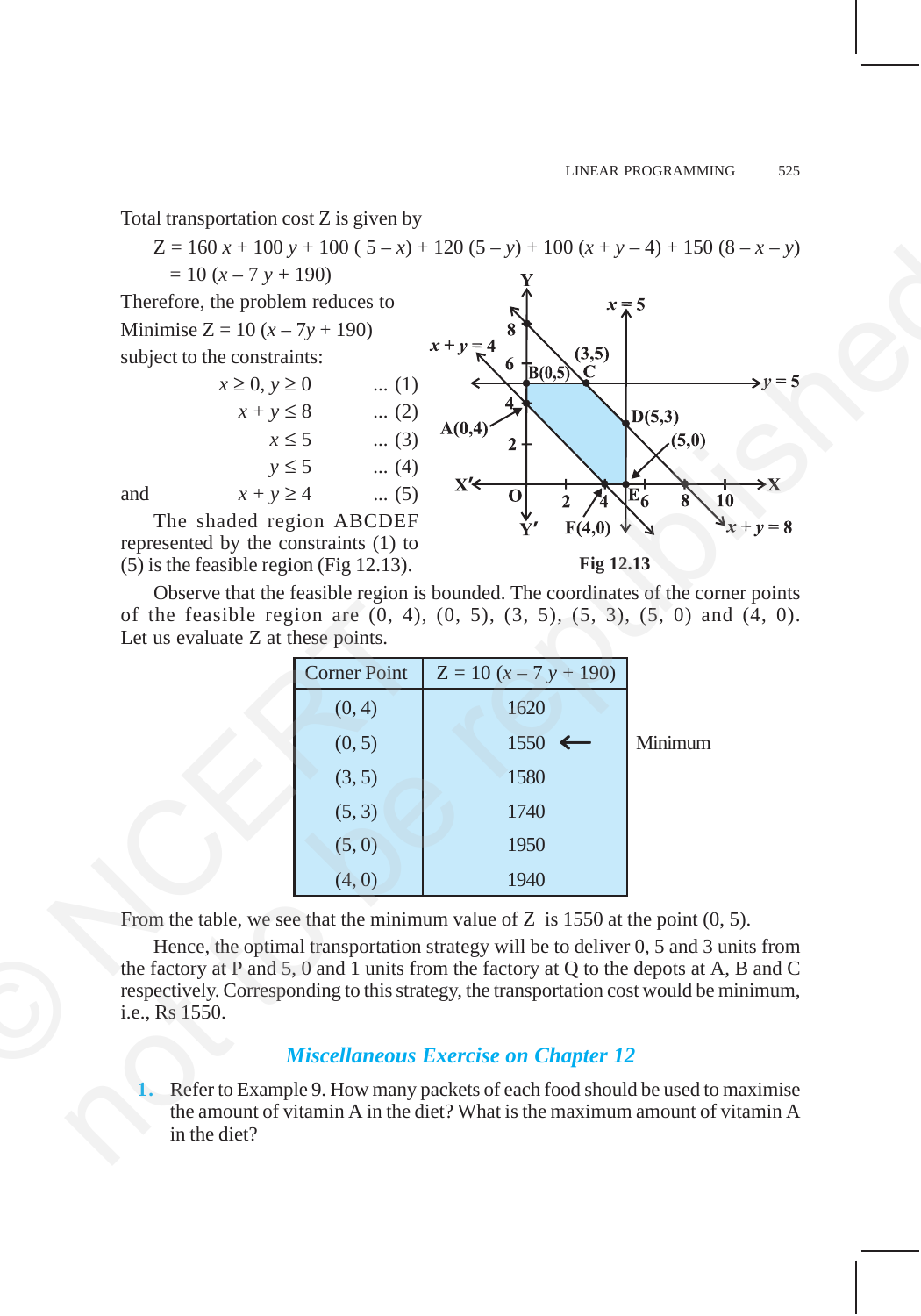- **2.** A farmer mixes two brands P and Q of cattle feed. Brand P, costing Rs 250 per bag, contains 3 units of nutritional element A, 2.5 units of element B and 2 units of element C. Brand Q costing Rs 200 per bag contains 1.5 units of nutritional element A, 11.25 units of element B, and 3 units of element C. The minimum requirements of nutrients A, B and C are 18 units, 45 units and 24 units respectively. Determine the number of bags of each brand which should be mixed in order to produce a mixture having a minimum cost per bag? What is the minimum cost of the mixture per bag? not continuo the matrimon of the number of the simulations and the simulation of element C. Brand Q cosing Rs 200 per hag contains L. Stand of numbional<br>element C. Brand Q cosing Rs 200 per hag contains L-Stand of numbion
	- **3.** A dietician wishes to mix together two kinds of food X and Y in such a way that the mixture contains at least 10 units of vitamin A, 12 units of vitamin B and 8 units of vitamin C. The vitamin contents of one kg food is given below:

| Food | Vitamin A Vitamin B Vitamin C |  |
|------|-------------------------------|--|
|      |                               |  |
|      |                               |  |

One kg of food X costs Rs 16 and one kg of food Y costs Rs 20. Find the least cost of the mixture which will produce the required diet?

**4.** A manufacturer makes two types of toys A and B. Three machines are needed for this purpose and the time (in minutes) required for each toy on the machines is given below:

| <b>Types of Toys</b> | <b>Machines</b> |    |   |
|----------------------|-----------------|----|---|
|                      |                 | H  | Ш |
|                      | 12              | 18 | 6 |
| R                    | 6               |    | q |

Each machine is available for a maximum of 6 hours per day. If the profit on each toy of type A is Rs 7.50 and that on each toy of type B is Rs 5, show that 15 toys of type A and 30 of type B should be manufactured in a day to get maximum profit. One kg of food X costs Rs 16 at<br>
cost of the mixture which will p<br>
4. A manufacturer makes two type<br>
for this purpose and the time (in<br>
is given below:<br>
Types of To<br>
is given below:<br>
Types of To<br>
B<br>
B<br>
Each machine is avai

**5.** An aeroplane can carry a maximum of 200 passengers. A profit of Rs 1000 is made on each executive class ticket and a profit of Rs 600 is made on each economy class ticket. The airline reserves at least 20 seats for executive class. However, at least 4 times as many passengers prefer to travel by economy class than by the executive class. Determine how many tickets of each type must be sold in order to maximise the profit for the airline. What is the maximum profit?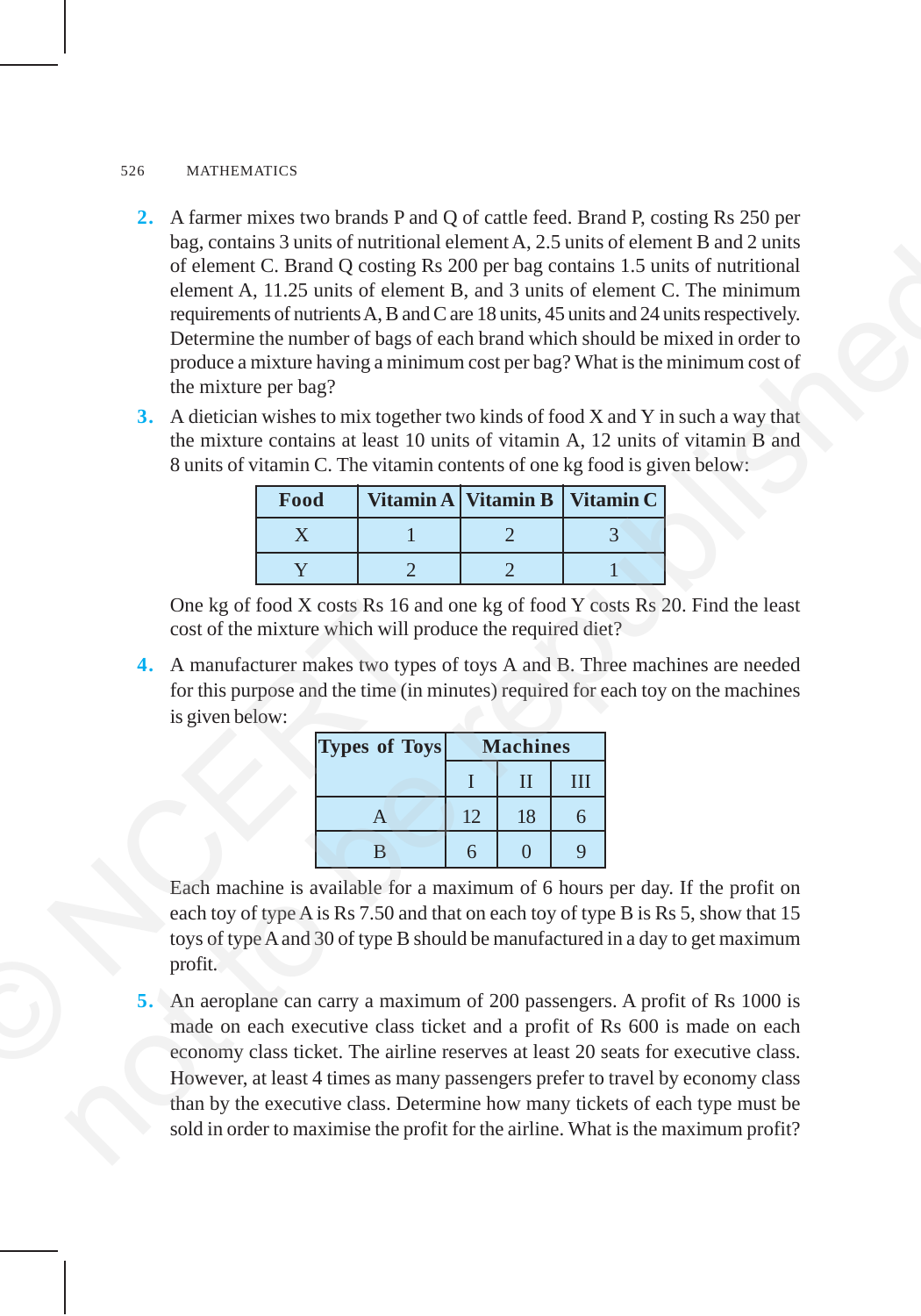**6.** Two godowns A and B have grain capacity of 100 quintals and 50 quintals respectively. They supply to 3 ration shops, D, E and F whose requirements are 60, 50 and 40 quintals respectively. The cost of transportation per quintal from the godowns to the shops are given in the following table:

| Transportation cost per quintal (in Rs) |      |   |  |
|-----------------------------------------|------|---|--|
| <b>From/To</b>                          |      | K |  |
| Ð                                       | 6    |   |  |
| E                                       |      |   |  |
|                                         | 2.50 |   |  |

How should the supplies be transported in order that the transportation cost is minimum? What is the minimum cost?

**7.** An oil company has two depots A and B with capacities of 7000 L and 4000 L respectively. The company is to supply oil to three petrol pumps, D, E and F whose requirements are 4500L, 3000L and 3500L respectively. The distances (in km) between the depots and the petrol pumps is given in the following table:

| Distance in (km.) |   |   |  |
|-------------------|---|---|--|
| From / To         |   | B |  |
| D                 |   |   |  |
| E                 | 6 |   |  |
| с                 |   |   |  |

Assuming that the transportation cost of 10 litres of oil is Re 1 per km, how should the delivery be scheduled in order that the transportation cost is minimum? What is the minimum cost?

**8.** A fruit grower can use two types of fertilizer in his garden, brand P and brand Q. The amounts (in kg) of nitrogen, phosphoric acid, potash, and chlorine in a bag of each brand are given in the table. Tests indicate that the garden needs at least 240 kg of phosphoric acid, at least 270 kg of potash and at most 310 kg of chlorine. Espectively. The company is a whose requirements are 4500L,<br>
(in km) between the depots and the property of the property of the property of the second of the second the delivery be scheduled What is the minimum cost?<br>
8. A respectively. They apply to a small value since the reputation per quintal from<br>
for 6.0 and 40 quintal is espectively. The cost of transportation per quintal from<br>
the godowns to the shops are given in the following tabl

If the grower wants to minimise the amount of nitrogen added to the garden, how many bags of each brand should be used? What is the minimum amount of nitrogen added in the garden?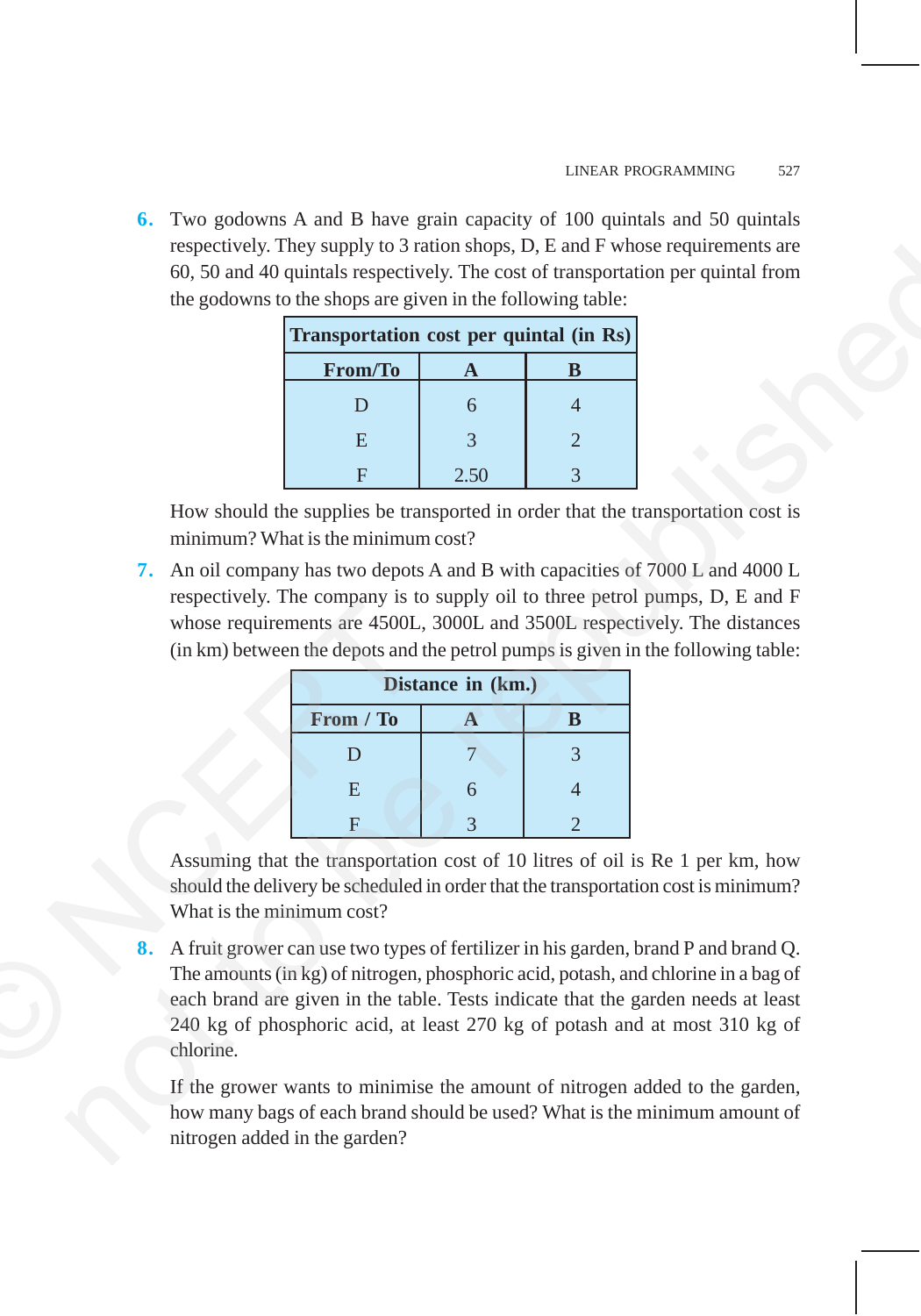| kg per bag                       |    |                       |  |  |
|----------------------------------|----|-----------------------|--|--|
| <b>Brand Q</b><br><b>Brand P</b> |    |                       |  |  |
| Nitrogen                         |    | 3.5                   |  |  |
| Phosphoric acid                  |    | $\mathcal{D}_{\cdot}$ |  |  |
| Potash                           | 3  | 1.5                   |  |  |
| Chlorine                         | 15 |                       |  |  |

- **9.** Refer to Question 8. If the grower wants to maximise the amount of nitrogen added to the garden, how many bags of each brand should be added? What is the maximum amount of nitrogen added?
- **10.** A toy company manufactures two types of dolls, A and B. Market tests and available resources have indicated that the combined production level should not exceed 1200 dolls per week and the demand for dolls of type B is at most half of that for dolls of type A. Further, the production level of dolls of type A can exceed three times the production of dolls of other type by at most 600 units. If the company makes profit of Rs 12 and Rs 16 per doll respectively on dolls A and B, how many of each should be produced weekly in order to maximise the profit? **EXERCT 1989**<br> **EXERCT AND ASSUMPLE CONSIDER THE CONSIDER CONSIDERATIVE CONSIDERATIVE CONSIDER SERVICE TO CONSIDER THE SUPPOSE THE SUPPOSE THE SUPPOSE THE SUPPOSE THE CONSIDERATIVE THE SUPPOSE THE SUPPOSE THE THE CONSIDER**

#### *Summary*

- A linear programming problem is one that is concerned with finding the optimal value (maximum or minimum) of a linear function of several variables (called **objective function)** subject to the conditions that the variables are non-negative and satisfy a set of linear inequalities (called linear **constraints**). Variables are sometimes called **decision variables** and are **non-negative.** production of dolls of other type b<br>
Rs 12 and Rs 16 per doll respectiv<br>
produced weekly in order to maxi<br>
produced weekly in order to maxi<br>
S<br>
A linear programming problem is<br>
value (maximum or minimum) o<br> **objective fun** 
	- A few important linear programming problems are:
		- (i) Diet problems
		- (ii) Manufacturing problems
		- (iii) Transportation problems
	- The common region determined by all the constraints including the non-negative constraints  $x \ge 0$ ,  $y \ge 0$  of a linear programming problem is called the **feasible region** (or **solution region**) for the problem.
	- Points within and on the boundary of the feasible region represent **feasible solutions** of the constraints.

Any point outside the feasible region is an **infeasible solution.**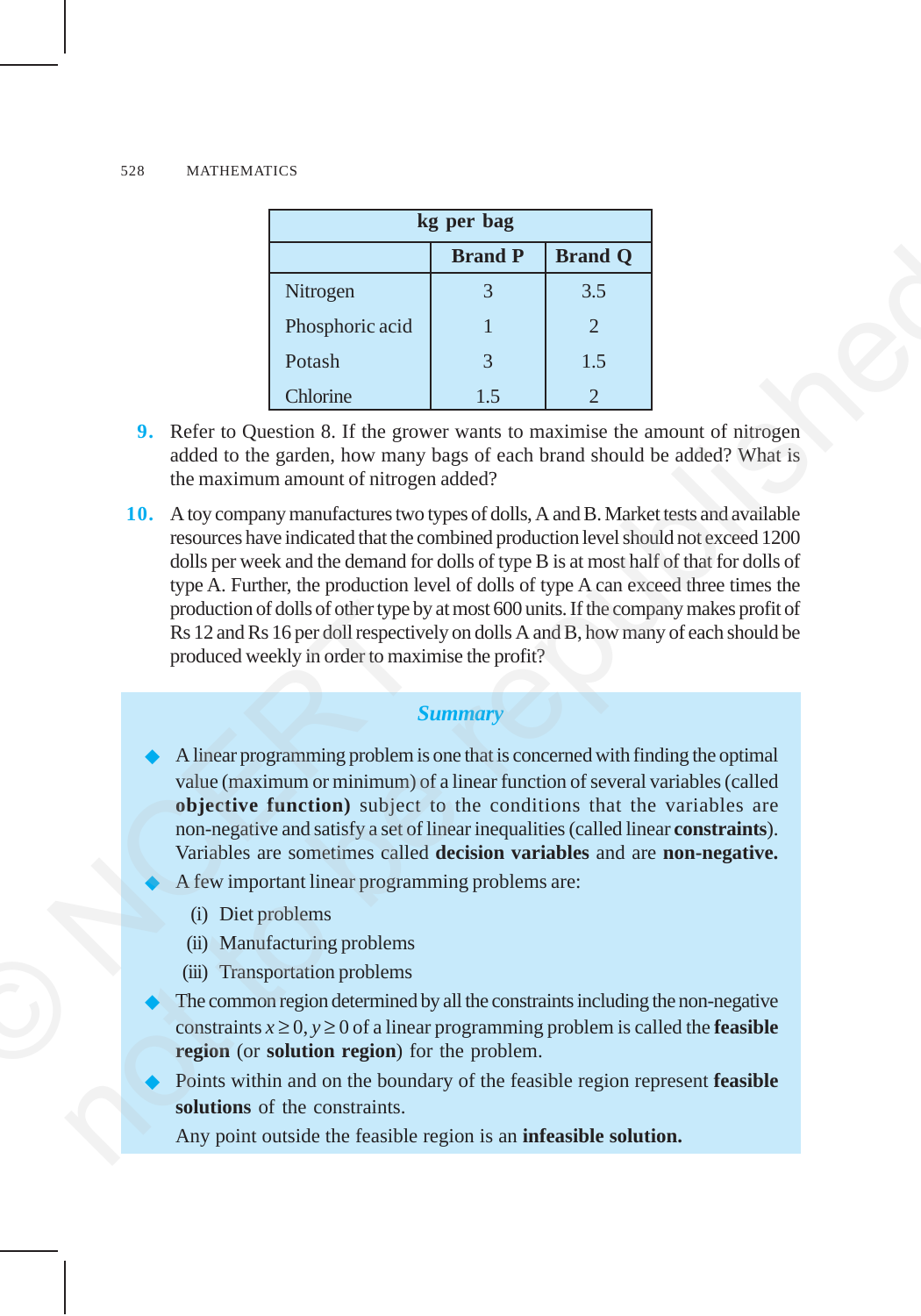- Any point in the feasible region that gives the optimal value (maximum or minimum) of the objective function is called an **optimal solution.**
- The following Theorems are fundamental in solving linear programming problems:

**Theorem 1** Let R be the feasible region (convex polygon) for a linear programming problem and let  $Z = ax + by$  be the objective function. When Z has an optimal value (maximum or minimum), where the variables *x* and *y* are subject to constraints described by linear inequalities, this optimal value must occur at a corner point (vertex) of the feasible region. minimum) of the objective function is called an **optimal solution**.<br>
The following Theorems are fundamental in solving linear **Theorem** and the republic and the rest form and the rest in the rest in the republic propressi

**Theorem 2** Let R be the feasible region for a linear programming problem, and let  $Z = ax + by$  be the objective function. If R is **bounded**, then the objective function Z has both a **maximum** and a **minimum** value on R and each of these occurs at a corner point (vertex) of R.

- If the feasible region is unbounded, then a maximum or a minimum may not exist. However, if it exists, it must occur at a corner point of R.
- **Corner point method** for solving a linear programming problem. The method comprises of the following steps:
	- (i) Find the feasible region of the linear programming problem and determine its corner points (vertices).
	- (ii) Evaluate the objective function  $Z = ax + by$  at each corner point. Let M and *m* respectively be the largest and smallest values at these points.
	- (iii) If the feasible region is bounded, M and *m* respectively are the maximum and minimum values of the objective function.

If the feasible region is unbounded, then

- (i) M is the maximum value of the objective function, if the open half plane determined by  $ax + by > M$  has no point in common with the feasible region. Otherwise, the objective function has no maximum value.
- (ii)  $m$  is the minimum value of the objective function, if the open half plane determined by  $ax + by < m$  has no point in common with the feasible region. Otherwise, the objective function has no minimum value. **Example 18** exist. However, if it exists, it m<br> **Corner point method** for solvin<br>
comprises of the following step<br>
(i) Find the feasible region of t<br>
its corner points (vertices)<br>
(ii) Evaluate the objective fun<br>
and *m* 
	- If two corner points of the feasible region are both optimal solutions of the same type, i.e., both produce the same maximum or minimum, then any point on the line segment joining these two points is also an optimal solution of the same type.